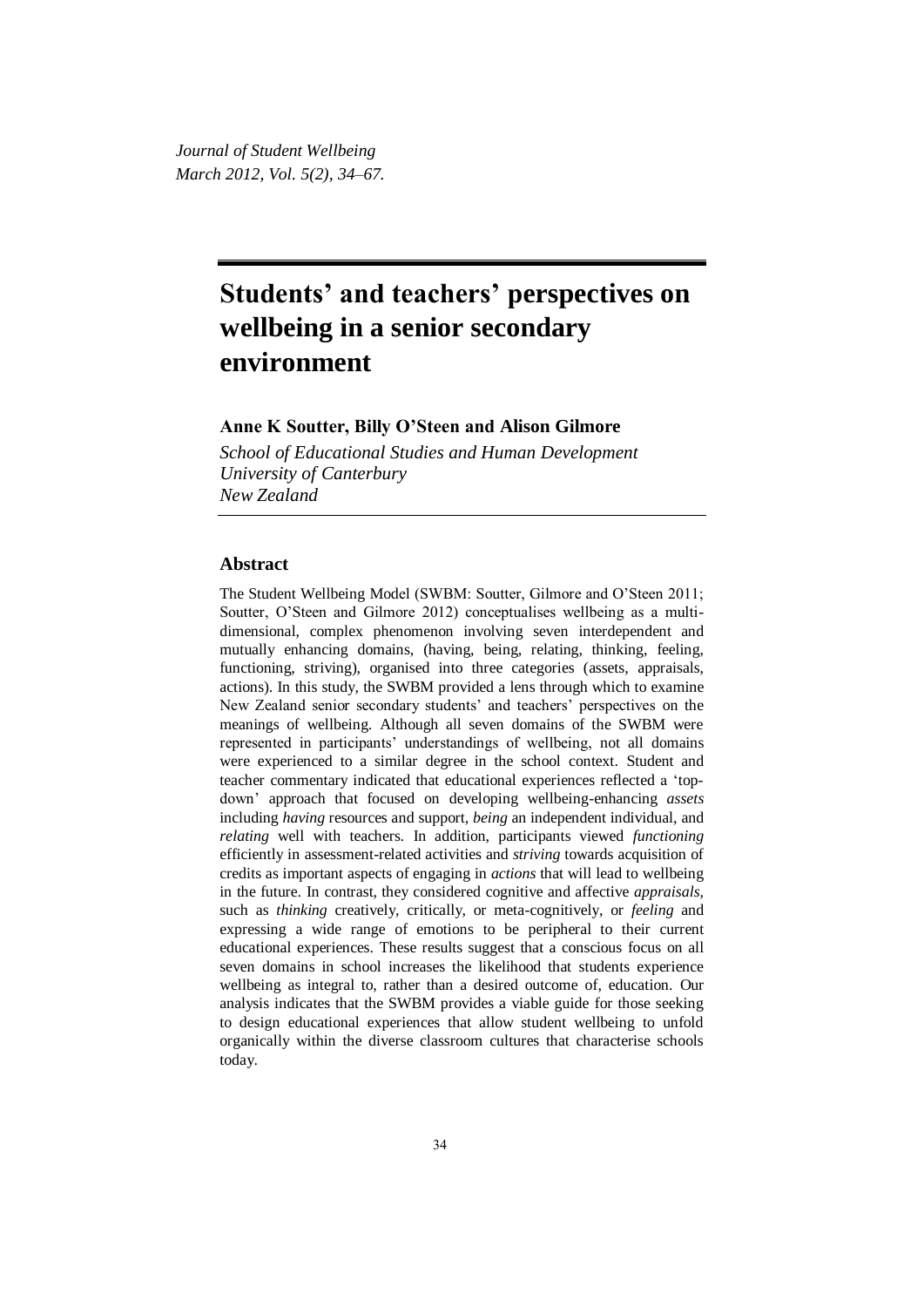## **Introduction**

The United Nations (1966, 1989) has established that both education and wellbeing are basic human rights, and the school has been recognised as an important context for realising these essential goals (Burke 2009; Abeles 2010; United Nations 2010; Eccles and Roeser 2011; World Health Organization 2011). In recent years, interest in research on wellbeing and education's role in it has grown, and the resulting scholarship has provided important insights into various causes, correlates and outcomes of wellbeing in school settings (e.g. Konu, Lintonen and Autio 2002; Konu, Lintonen and Rimpelā 2002; Huebner et al. 2004; Konu and Rimpelā 2004; Wyn 2007; Seligman et al. 2009). Yet how students, particularly those in the final years of their secondary school education, experience and make meaning of wellbeing remains poorly documented and understood (Fraillon 2004; Ereaut and Whiting 2008).

Wellbeing has typically been defined by educators using terms such as 'academic achievement', 'educational success' or 'student engagement' (Eccles et al. 1993; Roeser and Peck 2003; Fraillon 2004). Economists, psychologists, sociologists and health scientists contributing to the growing field of wellbeing studies have employed a different vocabulary, however, drawing upon constructs such as 'life satisfaction', 'quality of life', 'happiness' and 'subjective wellbeing' (for a review, see Soutter, Gilmore and O'Steen 2011)*.* While educators have relied on students' performance on standardised tests to gauge student wellbeing, wellbeing scholars have employed measures such as income levels, divorce rates, health status or happiness ratings (e.g. Easterlin 1974; Argyle 1987; Emerson, Graham and Hatton 2006; Helliwell and Wang 2010). To what extent are educators' and wellbeing scholars' conceptualisations of and approaches to studying wellbeing compatible? Is it accurate to assume that students labelled as 'academic achievers' are adequately prepared for what wellbeing scholars have referred to in Aristotelian terms as the 'well-lived life' (Deci and Ryan 2008; Ryan, Huta and Deci 2008; Waterman 2008)?

Consider the following three examples. Student A scored impressively on her high school exams, but as an adult confronted life's inevitable challenges with difficulty, with significant impacts on her health, relationships, and ability to meet work and family obligations. Student B met little academic success in high school, and failed to earn a university degree, yet she went on to develop technological innovations that have utterly transformed how the world communicates. Student C engaged in the school program 'effectively', yet had few, if any, joyful experiences, or a sense of clear purpose or meaning in her work.

To the extent that a definitive classification of student wellbeing is feasible, or even desirable, which student stands out as 'having' it? The answer may depend upon the evaluator or method of evaluation. For example, those drawing upon standards currently in place may consider that students A and C are sufficiently 'well'. To those whose opinions reflect what has been the dominant political discourse, student B's career success and the resulting impact she has had on her nation's gross domestic product (GDP), make her a model of one who lives a 'well-lived life.' Still others would argue that each of the above conceptualisations of wellbeing represent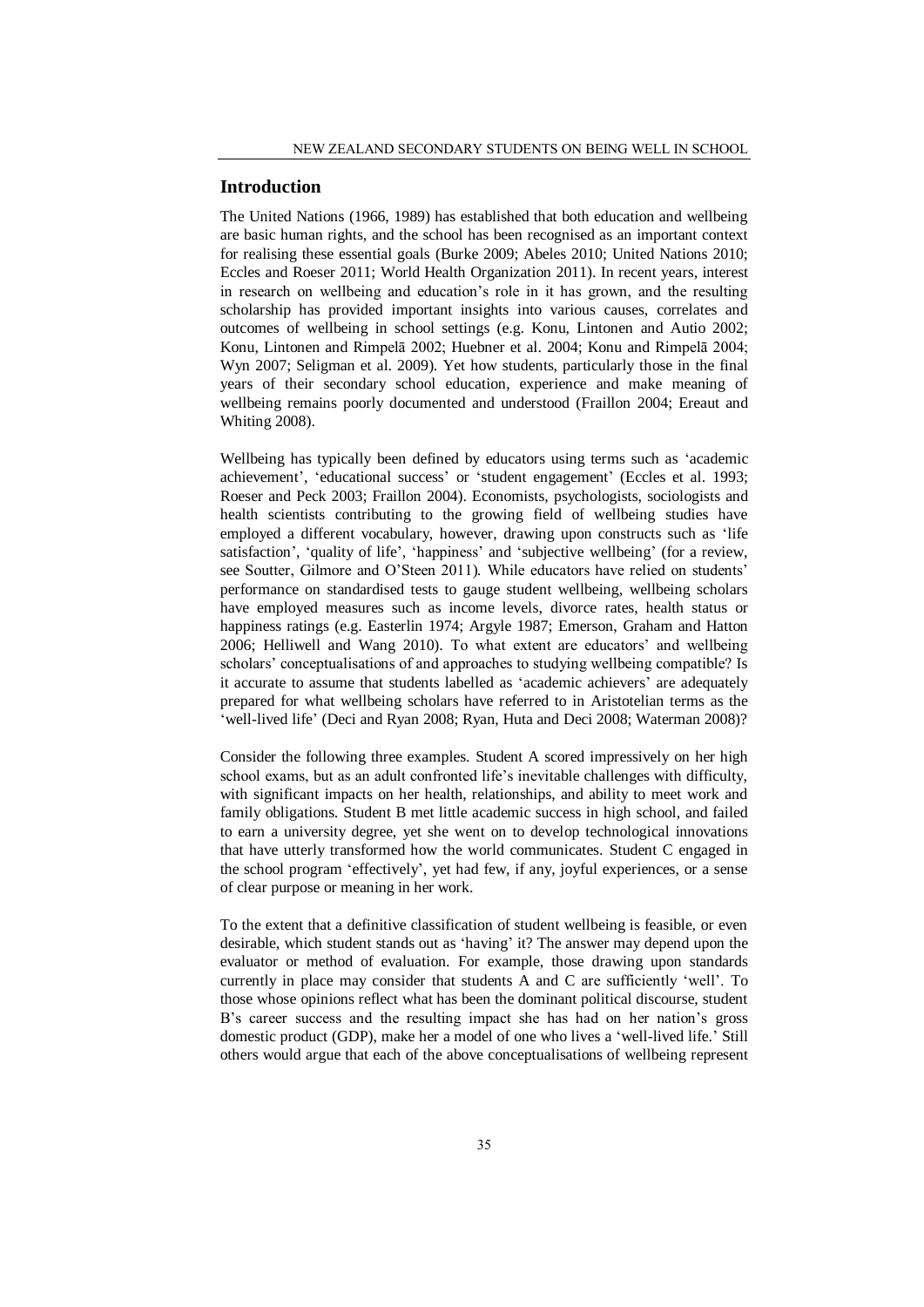limited aspects of what it means to be well, thus the term should not apply fully to student A, B or C.

How might students in the final years of their secondary school discuss the wellbeing of the students in the above scenarios? To date, few studies exist that provide an in-depth understanding of how senior secondary students talk about what it means to be well, particularly in relation to their educational experiences (Ben-Arieh and Goerge 2006; Bourke and Geldens 2007; Ben-Arieh 2008; White and Wyn 2008). Moreover, with the exception of Konu and Rimpelā (2002; see also Konu, Lintonen and Autio 2002; Konu, Lintonen and Rimpelā 2002), theoretical work explicitly addressing wellbeing in school contexts is limited. Thus, questions remain:

- How do senior secondary students conceptualise wellbeing?
- How do senior secondary educational experiences relate to wellbeing?
- How does the current wellbeing literature align with the views and experiences of those in the final years of their schooling?
- How might students' perspectives complement the current literature and inform the development of educational experiences that enhance and sustain wellbeing within and outside of school?

This paper presents data generated during a year-long investigation at Monte Vista High School (MVHS, not its real name), a 750-student co-educational New Zealand public (state-funded) school. The inquiry's findings are organised as follows:

- a description of the research design and an outline of the conceptual framework of the analysis
- analyses of students' understandings and experiences of wellbeing, organised within the seven domains of the conceptual framework
- discussion of emergent themes
- consideration of findings for their potential contribution to the design and implementation of wellbeing-enhancing educational experiences.

## **Methods**

To address the above questions, we drew from a combination of qualitative inquiry and analytic approaches chosen to suit the aims of the study (e.g. Lincoln and Guba 1985; Miles and Huberman 1994; Åkerlind 2005; Marton and Pong 2005; Bogdan and Biklen 2007). We collected the data for the study from classroom observations, interviews and students' journal entries, collected during 35 visits throughout the 2009 school year, along with classroom, school and national curriculum documents. Forty-nine Year 13 students (33 females, 16 males, age range 17–21), and their teacher Jan (a pseudonym), agreed to be observed in their English class and during school-related activities. Classroom observations took place in two of Jan's Year 13 English classes: Year 13 English (13Eg) and Independent English (IE).

Twenty-four students attended 13Eg, a class designed for students interested in pursuing university-level study. Twenty-five students were enrolled in IE, a course that provided a more individual program for students' learning. Assessment of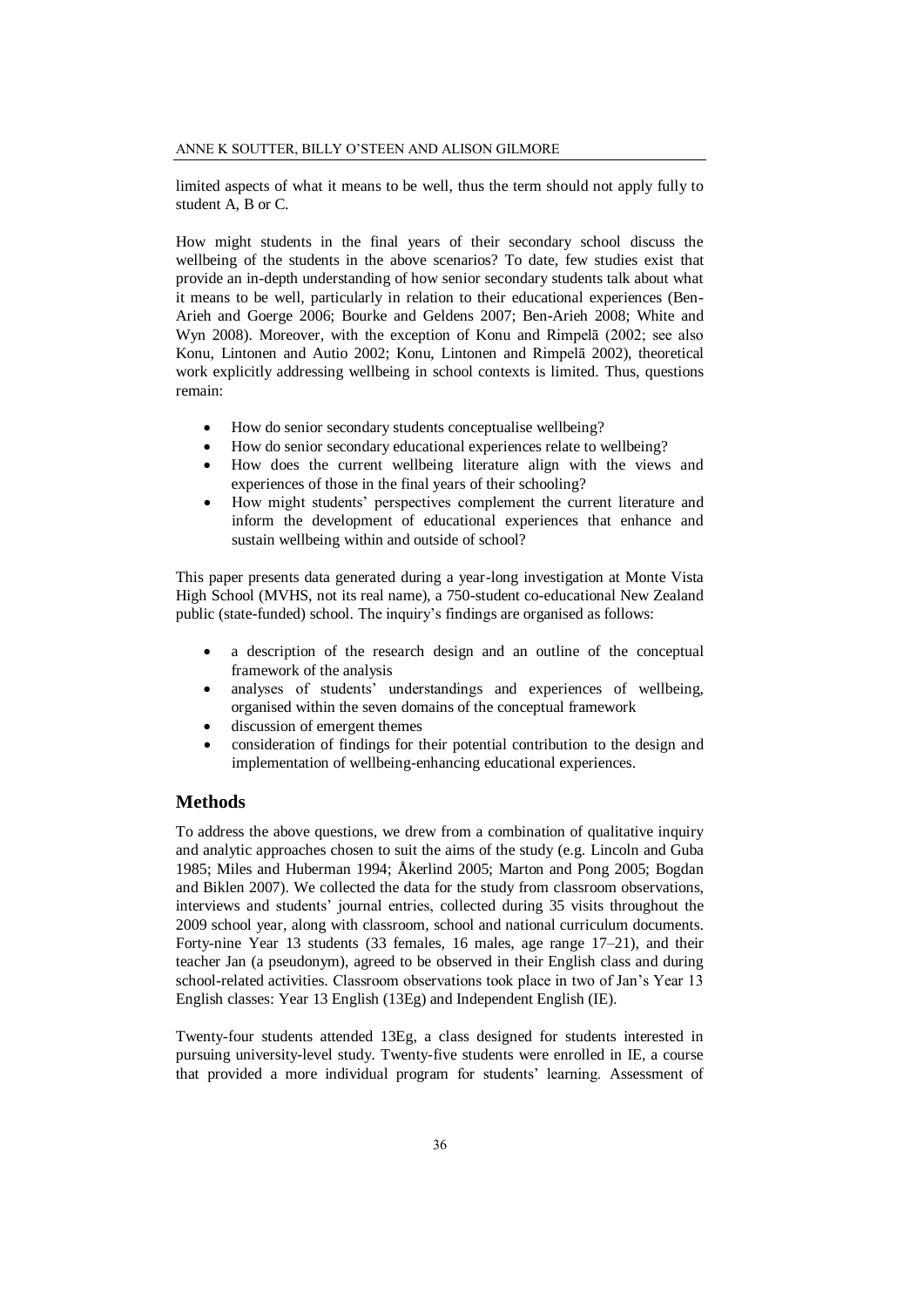student work in both classes was guided almost entirely by the National Certificate of Educational Achievement (NCEA) program. The NCEA is the primary means of scholastic assessment for secondary students in New Zealand, and involves two main types of assessments: internally assessed exams that occur periodically throughout the year, and externally assessed culminating exams. Secondary students typically work towards one of three levels, with senior secondary students tending to aim for Level 2 and Level 3 qualifications (for a review of the NCEA system in New Zealand see Hipkins 2004; Hipkins et al. 2005; New Zealand Qualifications Authority [NZQA] 2011). The 13Eg curriculum was largely standardised for the class, and focused on Level 3 requirements for the NCEA. 13Eg students were assessed both internally and externally. IE students worked at their own pace, working one-on-one with Jan, and were assessed solely by internal examinations. IE students worked towards NCEA credits for NCEA levels 1 to 3, although the majority of students focused on levels 1 to 2.

Twelve IE and Y13Eg students (8 females, 4 males) participated in individual or small group interviews, depending on their preference, which lasted approximately 30 minutes. We sought students' views of wellbeing and its relationships to educational experiences by: (1) listening to how students talked about school, classroom learning, wellbeing and related issues that appeared to matter to them; and (2) observing students in their daily negotiations of school tasks, challenges and relationships. Further questions emerged as the study evolved, and were informed by participant responses and classroom observations. In this article, we have combined all the data collected from IE and Y13 students to illustrate the range of perspectives and experiences related to wellbeing; we are not attempting to argue that responses relate to particular course affiliations.

Jan was an experienced teacher (21 years in the profession) who had been teaching at the participating school for seven years. She agreed to be interviewed periodically throughout the year ( $n = 4$ ), to exchange regular emails, and to share written documents such as her educational philosophy and course outlines. Interviews took place on campus during her 'prep' periods, and lasted 50 minutes on average. Health and physical education (HPE) teacher Mary (a pseudonym) also agreed to one hourlong interview. Of the eight learning areas included in New Zealand's curriculum (Ministry of Education [MOE] 2007), HPE most clearly and specifically utilises the term wellbeing. Mary contributed to the findings of this study by commenting upon how the participating school gave effect to the national and school curricula with respect to wellbeing.

Formal interviews were tape recorded and transcribed verbatim. Email exchanges were printed and deleted immediately. Following each interview, participating teachers received the transcript via email and hard copy, and were asked to confirm that it was an accurate portrayal of the conversation that took place.

## **Analysis**

Data were analysed for areas of alignment with a conceptual framework derived from a multi-disciplinary review of the wellbeing literature emanating from economics, psychology, sociology and the health sciences (Soutter, Gilmore and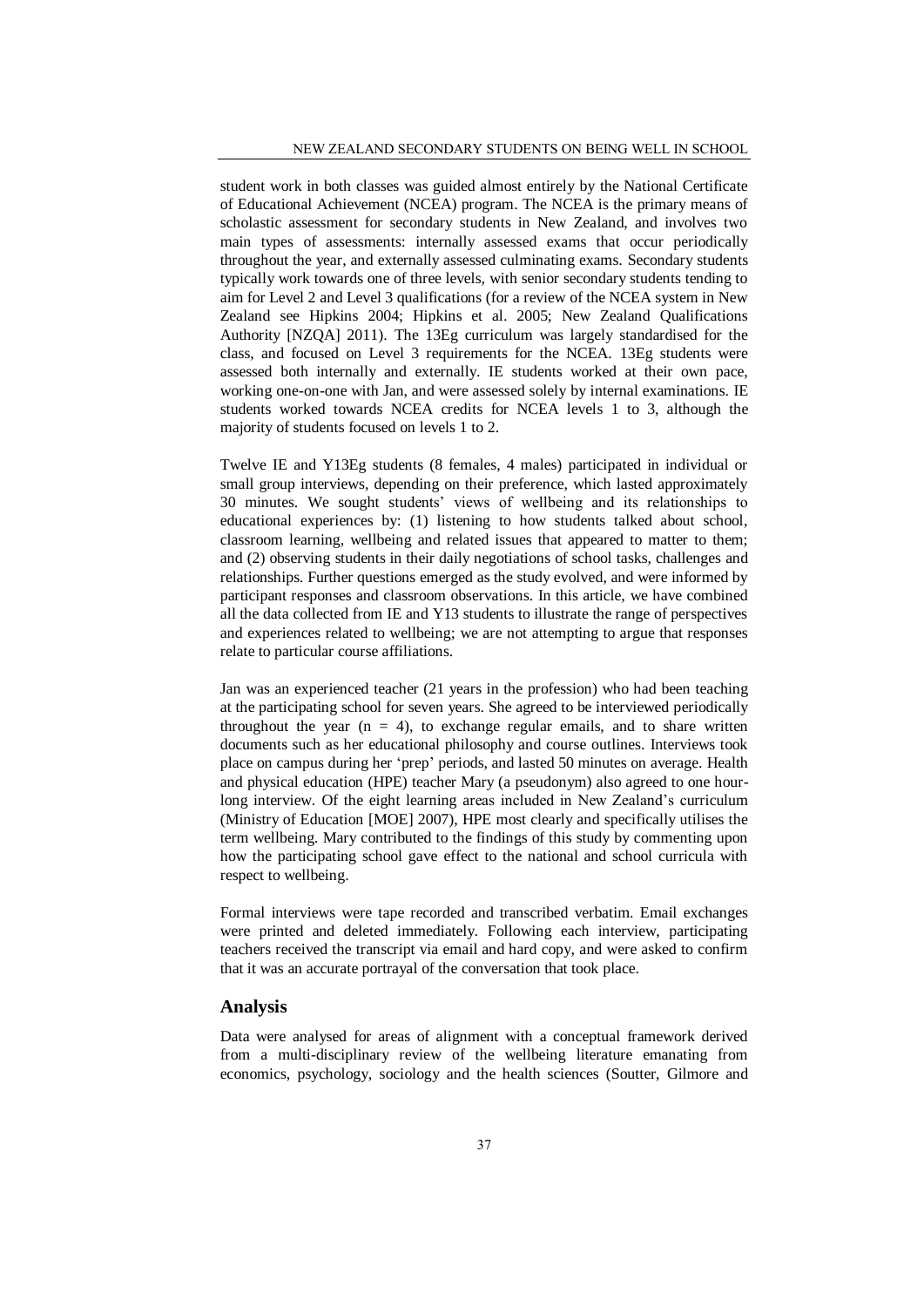O'Steen 2011). This framework, explained in greater detail elsewhere (Soutter, Gilmore and O'Steen 2011; Soutter, O'Steen and Gilmore 2012), views wellbeing as a complex, adaptive, growth-minded (learning) system, with emergent, nested properties (for a discussions of complexity thinking in relation to education, see Davis and Simmt 2003; Davis and Sumara 2006; Davis, Sumara and Luce-Kapler 2008; Horn 2008; Mason 2008; Morrison 2008). In this conceptual framework, wellbeing is viewed as involving seven interrelated domains: having, being, relating, thinking, feeling, functioning and striving, organised into three overarching categories: assets, appraisals and actions (see Table 1)*.*

|       | Table 1: Conceptual framework for wellbeing (Soutter, Gilmore and O'Steen |  |  |  |
|-------|---------------------------------------------------------------------------|--|--|--|
| 2010) |                                                                           |  |  |  |

| <b>Categories</b> | <b>Domains</b> | Literature foci                                                                                                                                                                                                                                                                                                                                                                                                                                                                                                                                               |
|-------------------|----------------|---------------------------------------------------------------------------------------------------------------------------------------------------------------------------------------------------------------------------------------------------------------------------------------------------------------------------------------------------------------------------------------------------------------------------------------------------------------------------------------------------------------------------------------------------------------|
| <b>Assets</b>     | Having         | Research located within the having domain focuses on<br>assets, typically external to the individual, and gained<br>through either one's efforts or through gifts or exchange.<br>The 'paradoxical' relationships between wealth and<br>happiness, and the implications of privileging GDP as a<br>measure of personal and societal wellbeing are focal<br>points of this domain's research base.                                                                                                                                                             |
|                   | Being          | Scholarship exploring an individual's internal assets<br>comprises the being domain. Research in this area<br>examines aspects of one's genetic make-up, as well as<br>the socio-cultural and historical circumstances and<br>conditions of one's life. Research also explores the<br>extent to which one's wellbeing is stable, fluctuates or<br>significantly alters throughout one's lifespan; the roles of<br>autonomy and independence in wellbeing; and issues<br>related to identity - personal, social and role-oriented.                             |
|                   | Relating       | This domain includes a broad array of scholarship<br>investigating assets that are relational. These include the<br>interpersonal connections experienced, felt and aspired,<br>and which influence experiences, emotions, thoughts and<br>choice of actions. Research situated within the field of<br>place-based education has contributed to understandings<br>of relationships to place. Relationships as meaning are<br>also explored here, as are experiences of transcendence:<br>feeling connected to other people, places, ideologies or<br>beliefs. |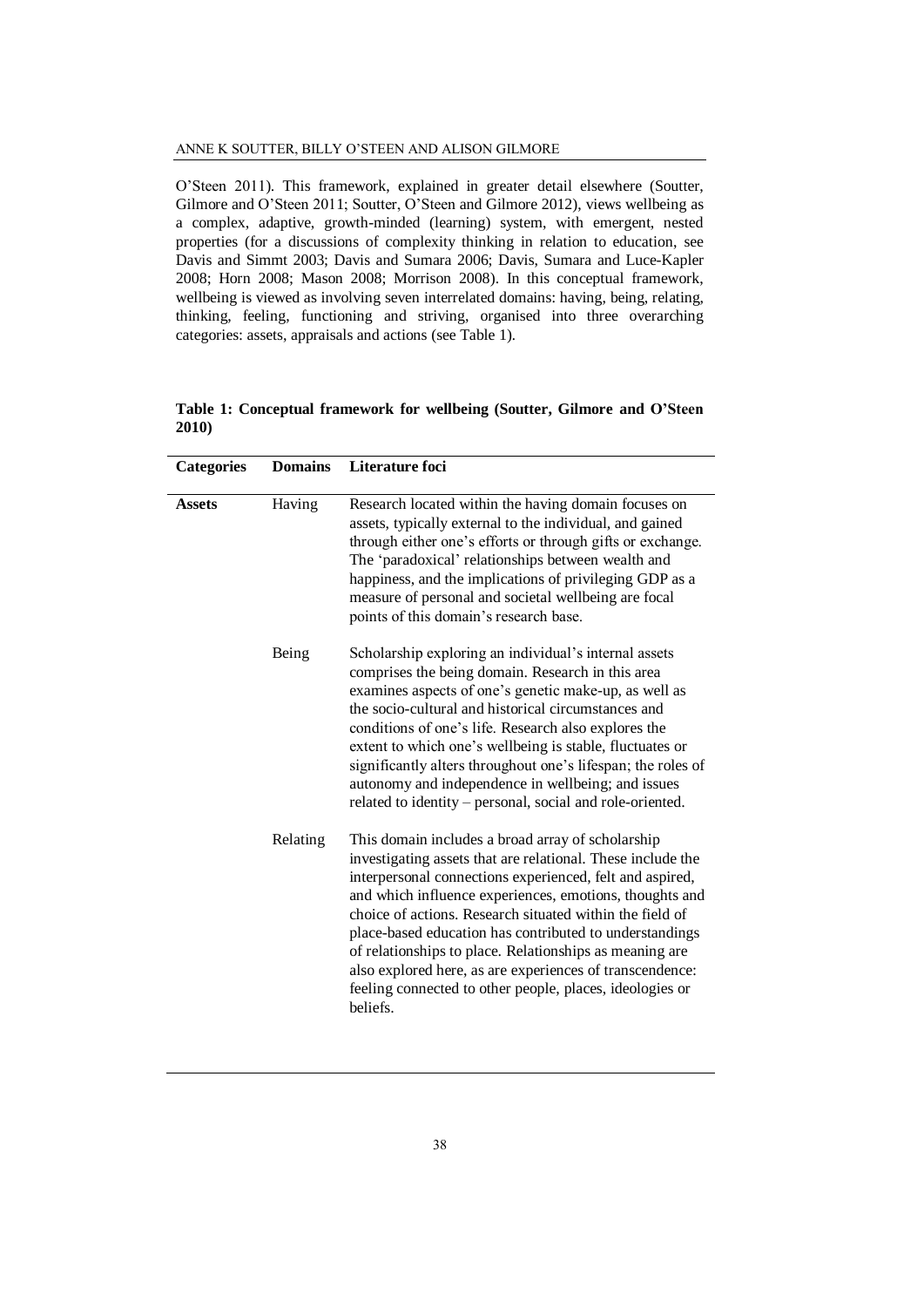| <b>Appraisals</b> | Feeling             | Research focusing on happiness and depression have<br>traditionally characterised the feeling domain, although<br>in recent years scholarship has expanded to include the<br>full spectrum of affect. The literature also addresses how<br>one's affect relates to cognition, behaviours and<br>interactions.                                                                                                                         |
|-------------------|---------------------|---------------------------------------------------------------------------------------------------------------------------------------------------------------------------------------------------------------------------------------------------------------------------------------------------------------------------------------------------------------------------------------------------------------------------------------|
|                   | Thinking            | Affective appraisals are often complemented with<br>cognitive appraisals as means to gauge people's sense of<br>wellbeing. Thinking-related scholarship explores<br>phenomena related to cognitive appraisals, as well as<br>those related to cognitive strategies, decisions and errors.<br>Cognitive appraisals of one's life are growing in<br>popularity as a metric to complement existing<br>(pecuniary) measures of wellbeing. |
| <b>Actions</b>    | Function<br>$-$ ing | Scholarship organised under functioning explores the<br>activities, behaviours and involvements individuals<br>experience and with which they are engaged.<br>Researchers examine both volitional and obligatory<br>involvements, as well as questions about how the<br>number and breadth of one's involvements impact on<br>wellbeing.                                                                                              |
|                   | Striving            | Striving represents the empirical and theoretical<br>scholarship on the influences, processes, content and<br>outcomes of one's goals. Motivation and goal theories<br>constitute a large part of the literature in this domain. In<br>addition, age-old questions regarding relationships<br>between process and product, future and present are<br>explored.                                                                        |

NEW ZEALAND SECONDARY STUDENTS ON BEING WELL IN SCHOOL

As Table 1 illustrates, assets include external, intrapersonal and interpersonal variables, conditions and circumstances associated with wellbeing. These are summarised within the domains having, being and relating. Appraisals include the affective and cognitive processes, indicators and outcomes discussed within feeling and thinking. Actions involve the use and pursuit of those assets, or the functioning and striving that motivates and directs one's involvements and engagements. These actions may then function as the means to develop future resources, which the system appraises as assets for wellbeing.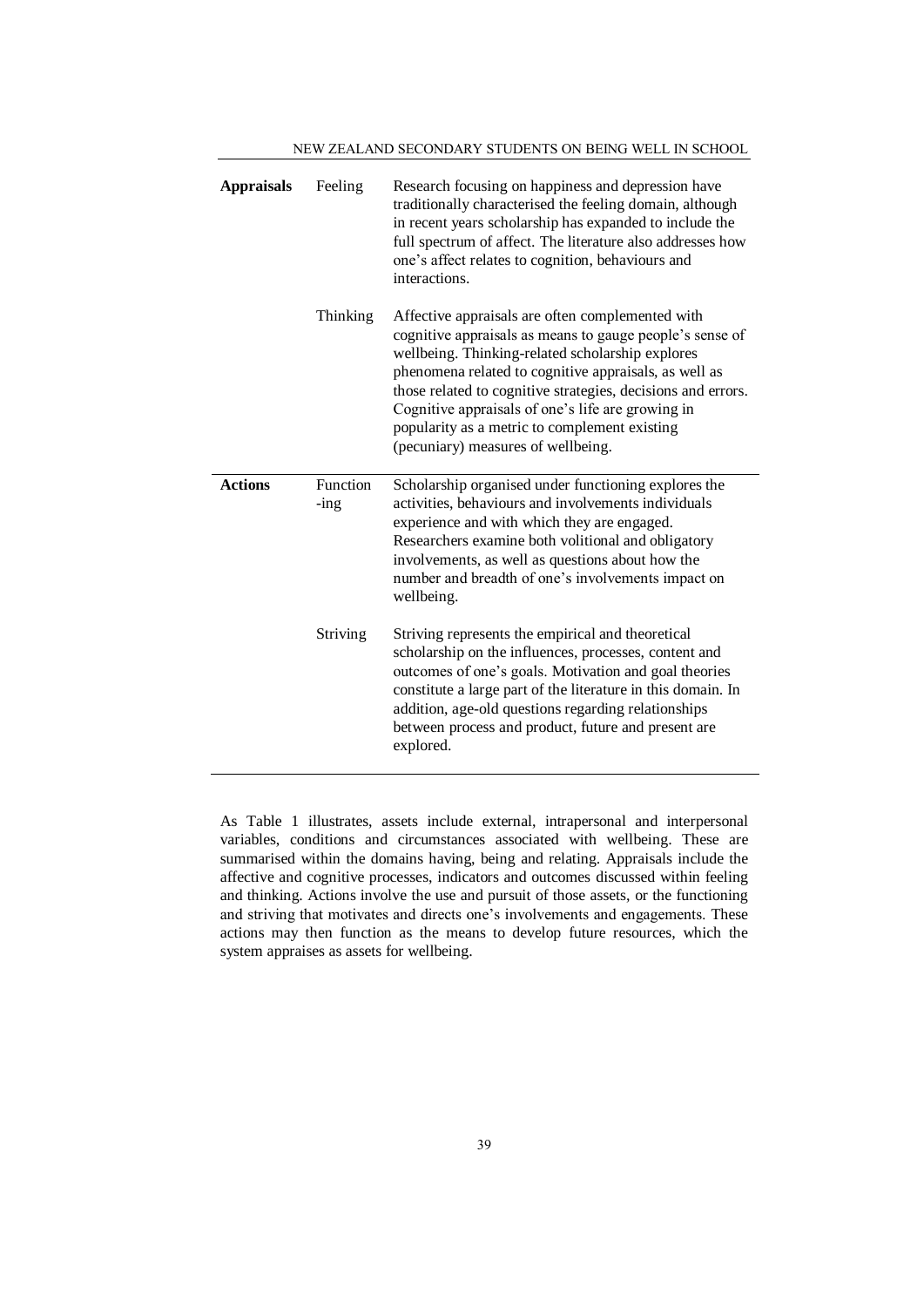| <b>Categories</b> | <b>Domains</b> | <b>Research-informed</b><br>indicators                                                                                                                                | <b>NZC-informed indicators</b>                                                                                                                                                                                                                                                                                                                                                                                                    |
|-------------------|----------------|-----------------------------------------------------------------------------------------------------------------------------------------------------------------------|-----------------------------------------------------------------------------------------------------------------------------------------------------------------------------------------------------------------------------------------------------------------------------------------------------------------------------------------------------------------------------------------------------------------------------------|
| Assets            | Having         | resources<br>tools<br>opportunities                                                                                                                                   | resourceful<br>effectively uses communication<br>tools<br>economic wellbeing                                                                                                                                                                                                                                                                                                                                                      |
|                   | Being          | autonomy<br>identity<br>integrity                                                                                                                                     | positive in own identity<br>resilient<br>values integrity<br>manages self competently<br>high expectations<br>cultural diversity<br>inclusion<br>physical wellbeing<br>autonomy<br>independence<br>individualism                                                                                                                                                                                                                  |
|                   | Relating       | interpersonal<br>relationships<br>relationships to place<br>relationships as<br>meaning<br>transcendence<br>(connections to<br>someone/somethin<br>g beyond the self) | reliable<br>able to relate well to others<br>connected to the land and<br>environment<br>member of and engaged in<br>communities<br>international citizen<br>values diversity<br>values equity<br>values ecological sustainability<br>uses languages, symbols and<br>texts competently<br>Treaty of Waitangi<br>experiences coherence<br>social wellbeing<br>cultural wellbeing<br>environmental wellbeing<br>spiritual wellbeing |
| <b>Appraisals</b> | Feeling        | full emotional<br>spectrum<br>socio-emotional<br>education<br>pastoral care                                                                                           | values respect<br>mental wellbeing                                                                                                                                                                                                                                                                                                                                                                                                |

## **Table 2: Literature- and national curriculum-informed indicators of wellbeing (Soutter, Gilmore and O'Steen 2011; Soutter, O'Steen and Gilmore 2012)**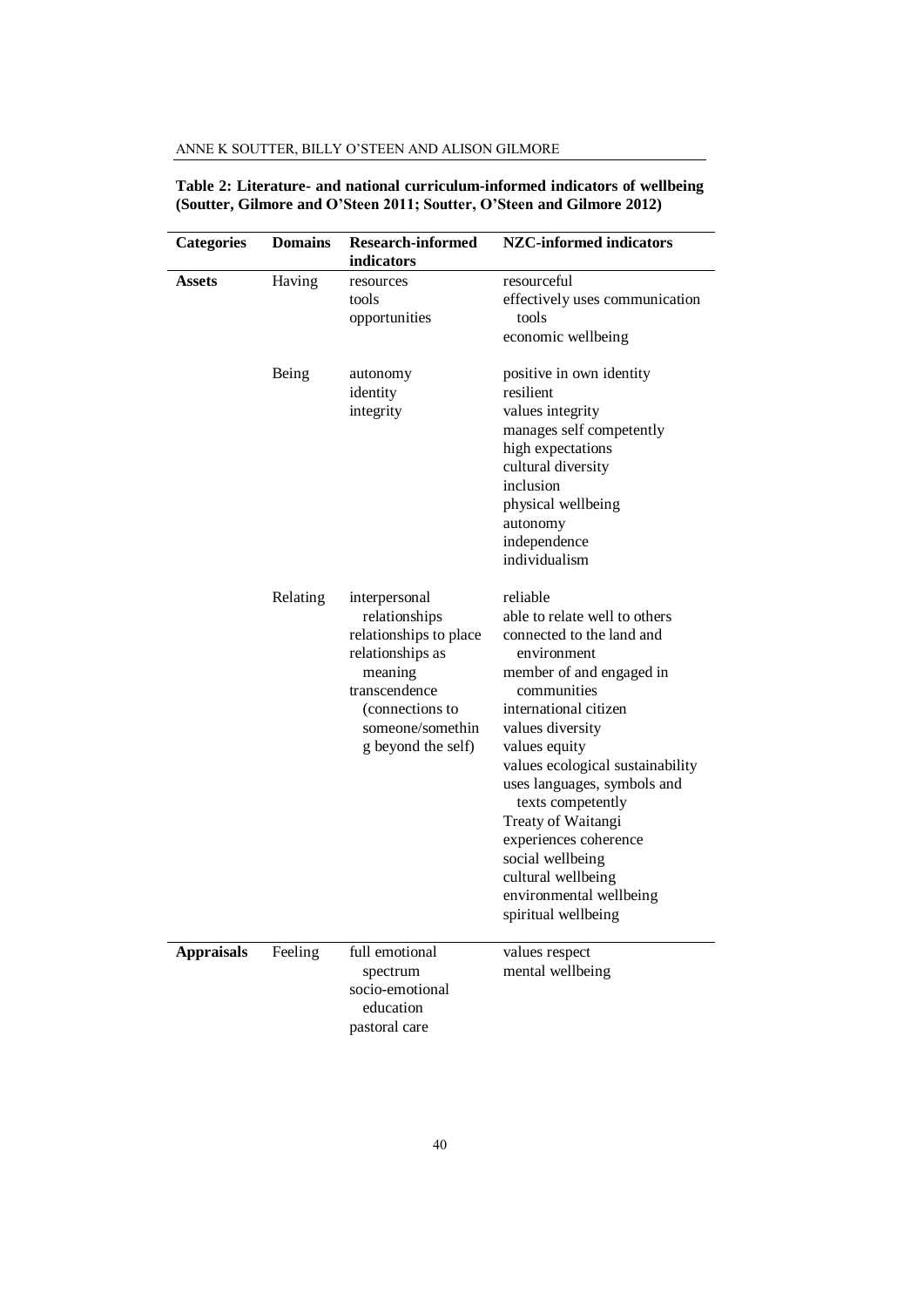|                | Thinking            | curiosity<br>creativity<br>decision making<br>mindfulness<br>meta-cognition         | enterprising and entrepreneurial<br>literate and numerate<br>critical and creative thinker<br>informed decision maker<br>values innovation, inquiry and<br>creativity<br>thinks competently<br>learns to learn<br>mental wellbeing                                                                                                      |
|----------------|---------------------|-------------------------------------------------------------------------------------|-----------------------------------------------------------------------------------------------------------------------------------------------------------------------------------------------------------------------------------------------------------------------------------------------------------------------------------------|
| <b>Actions</b> | Function<br>$-$ ing | involvements<br>· breadth, depth,<br>volition<br>• what is done<br>• how it is done | enterprising and entrepreneurial<br>contributes to the wellbeing of<br>New Zealand: social, cultural,<br>economic, and environmental<br>participates competently in a<br>range of life contexts<br>active seeker, user and creator<br>of knowledge<br>values community and<br>participation<br>engaged citizen<br>engaged in employment |
|                | Striving            | motivation<br>goals<br>future orientation                                           | motivated<br>values excellence<br>future focus orientation<br>sustainable future<br>development                                                                                                                                                                                                                                         |

NEW ZEALAND SECONDARY STUDENTS ON BEING WELL IN SCHOOL

For each of the seven themes (domains) that emerged from the literature review, we identified research-based indicators we anticipated would be found in the data (see column 3 of Table 2). We then conducted a content analysis of New Zealand's national curriculum guiding teaching and learning for Years 1–13 (NZC: Ministry of Education 2007). Explicit and implicit references to wellbeing in the NZC provided an additional set of possible domain indicators that add a New Zealand influence to the conceptual framework (see column 4 of Table 2). The present study sought to enhance the relevance of the conceptual framework for the school community under study by exploring areas of alignment between literature- and curriculum-informed indicators with those provided by students and their teachers.

Throughout the process of reading the curriculum to identify indicators aligning with the seven domains, we engaged in an iterative process of considering how each aligned with the current wellbeing research, to the curriculum, and to the participants' understandings and experiences of wellbeing in the school context. We were also interested in how domains related to one another, looking for particular orientations, coexistence of domains and dominance of particular domains. Over the course of multiple readings, we located similarities and differences between the data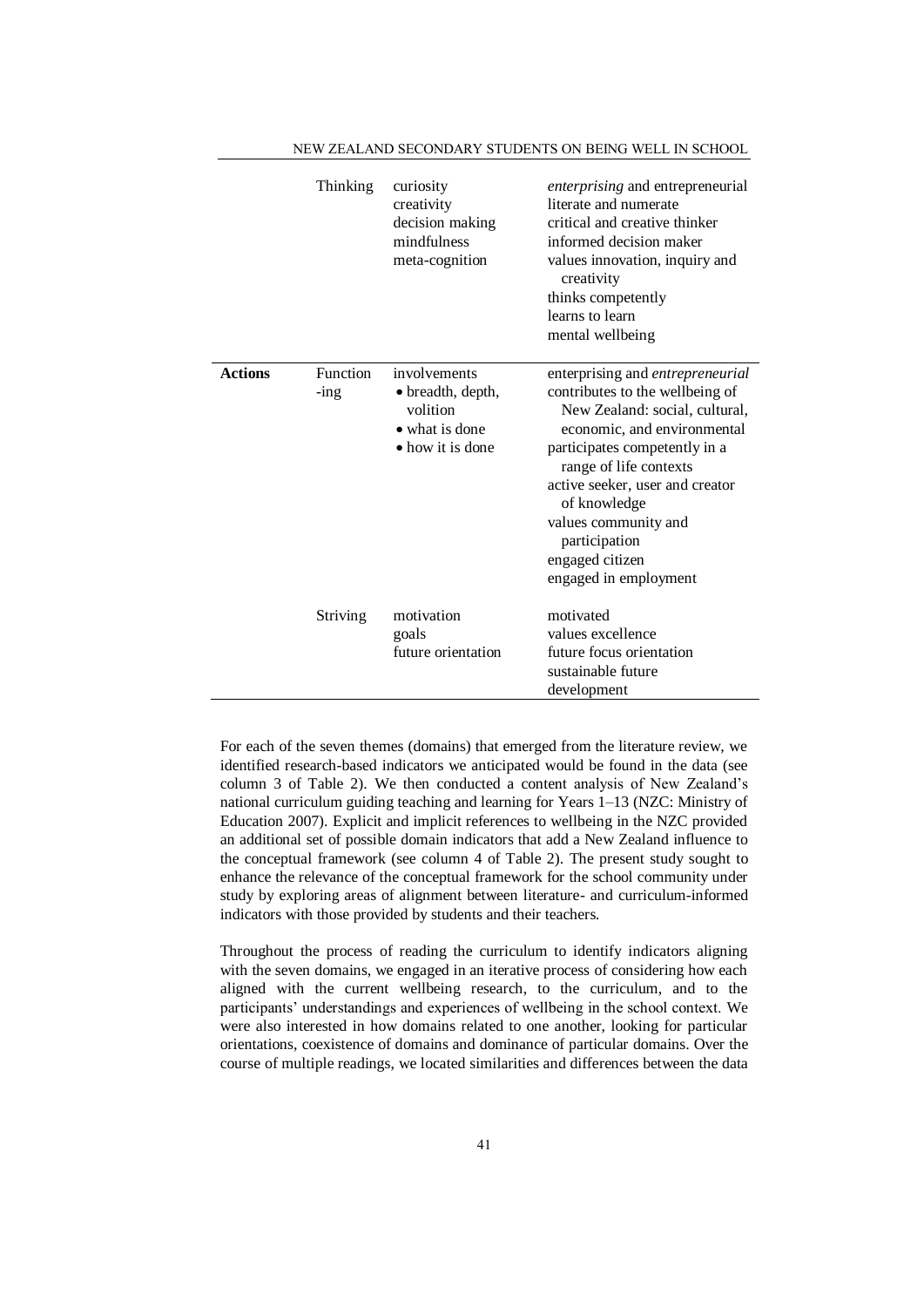and the conceptual framework, and we checked assumptions about potential alignment against the original data. We will address these in the discussion. We ensured the trustworthiness of the data and data analysis through prolonged engagement in the classroom, and member checking of the initial analyses.

## **Findings**

## *Wellbeing's assets: having, being and relating well*

## **Having well**

When discussing wellbeing in general, without specific reference to the school context, some students explained that *having* things and opportunities can make life 'easier' or 'more enjoyable'. Examples included a house, money to buy food, clothing and other 'things you need to live', as well as items such as cars, music, iPods or vacations.

Although references to material objects and possessions, a salary, wealth or purchasing power were evident in students' conversations about what wellbeing meant to them, explicit discussion of money matters in the school context appeared to be viewed as inappropriate. Many students were, themselves, employees, and accepted the value in, benefits from and potential necessity of earning a pay check. However, some students referred to those who 'teach to get *paid, not to educate*' (emphasis original). The following students felt that, as an underlying motivation, financial gain got in the way of important aspects of their educational experiences:

*How would it affect your learning if teachers knew more about you?*

Um, some teachers it probably wouldn't matter.

*Why is that?*

Ah, I'm just saying that some teachers just teach for a job. Like you get a vibe from some of them that they're just here for that. Pay at the end of the week.

Jan expressed her opinion about how students viewed pecuniary issues:

I don't know if you've noticed, but in the last 10 years, I'd say, that younger people have become more right wing, much more judgemental. Much more status and property orientated, much more not even what money can buy me, but what version of this can money buy me.

Observations yielded little evidence of conspicuous consumption, however. The school had a strict dress code up to Year 12 and, while Year 13 students were out of uniform, or dressed 'mufti', the students interviewed did not speak of fashion as a distinguishing factor in a peer's status. Several students made use of Jan's relaxation of the school's ban on iPods and cell phones, but again possession of these items did not appear to impact on peer status. However, only one Spanish exchange student brought a laptop to class. Staff vehicles filled the school car park; most students walked to school or rode public transport.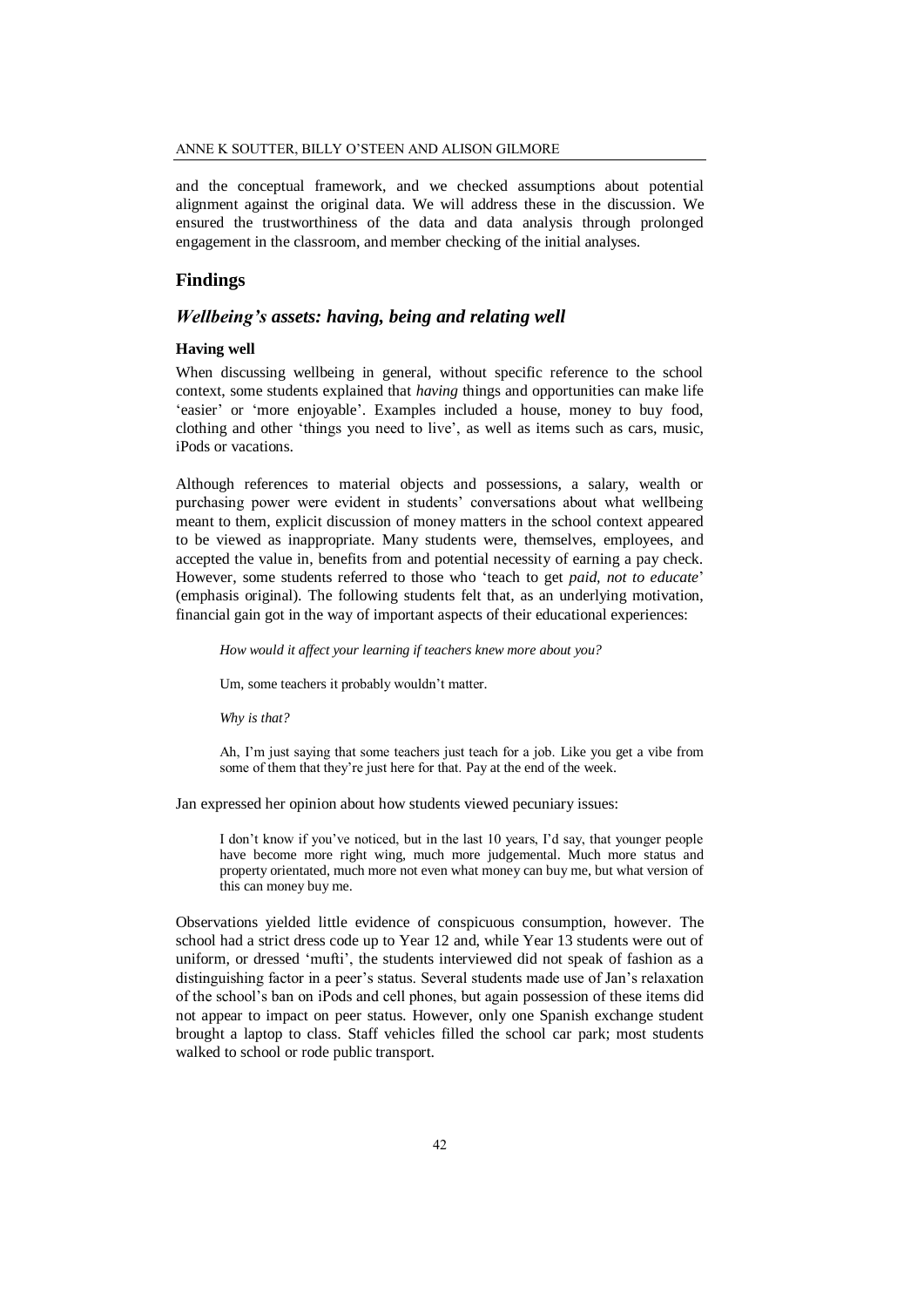The data indicates that in the school context *having* was considered important to wellbeing, although students identified a different set of items than those listed above. For example, books, 'qualified' and 'professional' teachers, the structure and quality of the physical plant and ICT access were considered necessary for students to 'do well' in school. Not all felt their school provided these adequately, however. As reflected in the following exchange, some students voiced concern over the quality of some resources available:

Honestly, these books, you see them, and it's like you're in kindergarten. And then you do the test, and it's so much harder, it's like, it's no comparison to the book. (1)

And it doesn't help when the book has mistakes in it. (2)

Like the book that we use has like, heaps of mistakes. (1)

And they're really old as well, like 1990. (3)

Jan viewed ICT access, in particular, not only as a scarce resource, but a necessary asset for academic achievement:

And the computers of course, you know, I've got a plus in having those [pointing to the 5 six-year-old machines in class], but you can imagine that if we've got, let's say, 12 senior classes, all doing writing, so we've got to spread our program out to get the computer access [in the school lab]. And handwritten [NCEA standards assessments] fail more frequently.

Although the school had recently undergone renovations to its physical plant, the buildings that had received focused attention were the ones most visible to the community, including the main office, library and hospitality training facilities. Jan's classroom, which was located at the rear of the campus, was situated in a block of classrooms that were poorly lit and insulated. Jan dressed some of her classroom windows with curtains she had purchased, and she painted over others to keep the sun from shining in students' eyes. Noise often permeated the thin walls, though Jan encouraged students to try to ignore the lawn mower, or the soundtrack to the movie playing in the classroom located on the floor above. While the desks and chairs in Jan's room appeared to be clean and functional, one student argued that 'a lot of the classrooms have old and uncomfortable chairs/desks and the [Year 13] common room is disgusting'.

Aside from the above comment, students did not address how the conditions observed above impacted on their perceived sense of wellbeing in school, although the research suggests that these factors may impinge on students' comfort levels and abilities to focus, which have been considered by others as wellbeing indicators (Jones et al. 2007; Booth and Sheehan 2008; Cohen et al. 2009). Identified items appeared to be valued for their utility in achieving educational goals, but not necessarily because they made educational experiences 'easier' or 'more enjoyable'.

## **Being well**

Students also spoke about wellbeing by referring to constructs associated with who they are, have been and will be, including identity, roles, independence and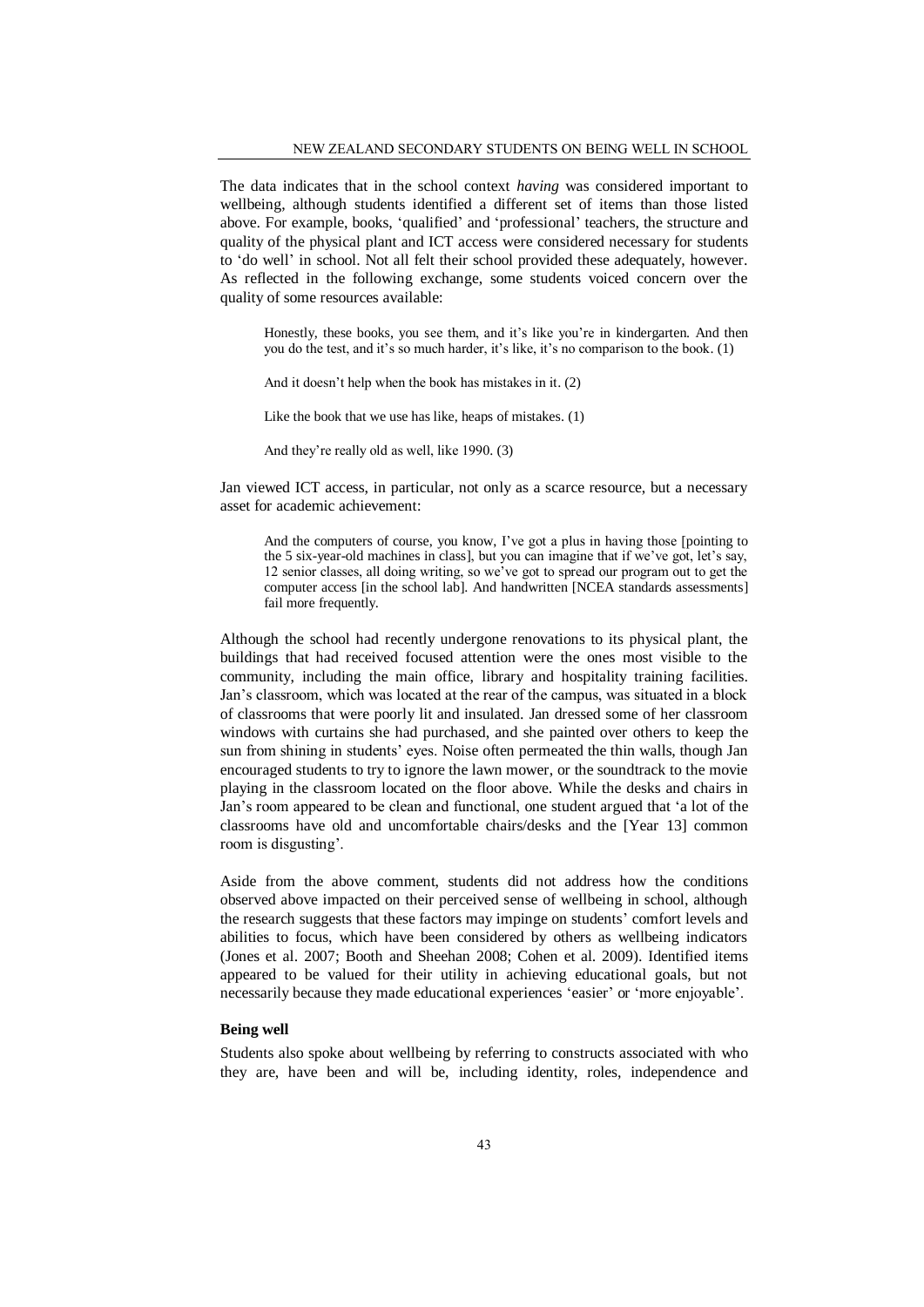autonomy. Responses in this domain typically reflected a personal, rather than collective, point of view. For example, one student described wellbeing as a product or outcome of 'knowing who you are, where you stand (in your family, friends)'. Another student explained that wellbeing is something that 'varies; [being] content with [our] lives; happy, healthy, goal-orientated'.

For students, *being* well in the school context involved teachers noticing them, as well as recognising in them the potential to be independent individuals. HPE teacher Mary, valued by her students for her ability to 'make students feel known', referred to this as acknowledging, but not judging, a student's 'reality'. She shared her difficulty with assessing students on whether or not they are being 'responsible', a component of the HPE curriculum in which students are to demonstrate they can 'contribute to healthy communities and environments' (MOE 2007, p. 22):

You know, and who is it – and for any other person – who is it for me to judge if you are? The only judge if you are doing a lot of these things is if you believe it. And if you generally believe it, well, then that is your reality. Where's my place to actually then say that you're not? So that, in itself, requires a lot of the questioning and conversation and skills to really develop the student's concept in their own mind of where they're at ... Yeah, and if that's where they're at, that's where they're at.

While accepting that in their role as students they were being continually assessed, some students felt that teachers' judgements had potentially deleterious effects on their sense of themselves as well as their abilities to function well in school. The following conversation with three students details student 1's experience in photography class in Year 12, during which a teacher was judgemental about her ability to produce an original piece of work:

*Have you always liked to do art and drawing?*

Yeah. (1)

*Did a teacher see [your work] and say, 'Hey, you should take this [photography course]'?*

(All laugh, almost sarcastically)

[The photography teacher] thought that one of [1's] photos were, like, professional, so she thought she had copied it, but it was hers. Like, she did it herself. And she had to like get the negatives to prove it. (2)

*So she didn't believe you? She didn't give you the benefit of the doubt?*

No, cause she asked the Y13s and, apparently it just, yeah. (1)

*How did that make you feel?*

I was, like, gutted. (1)

You can feel, like, good, 'cause it was like hers, you know, and she thought it was that good that it wasn't hers. (2)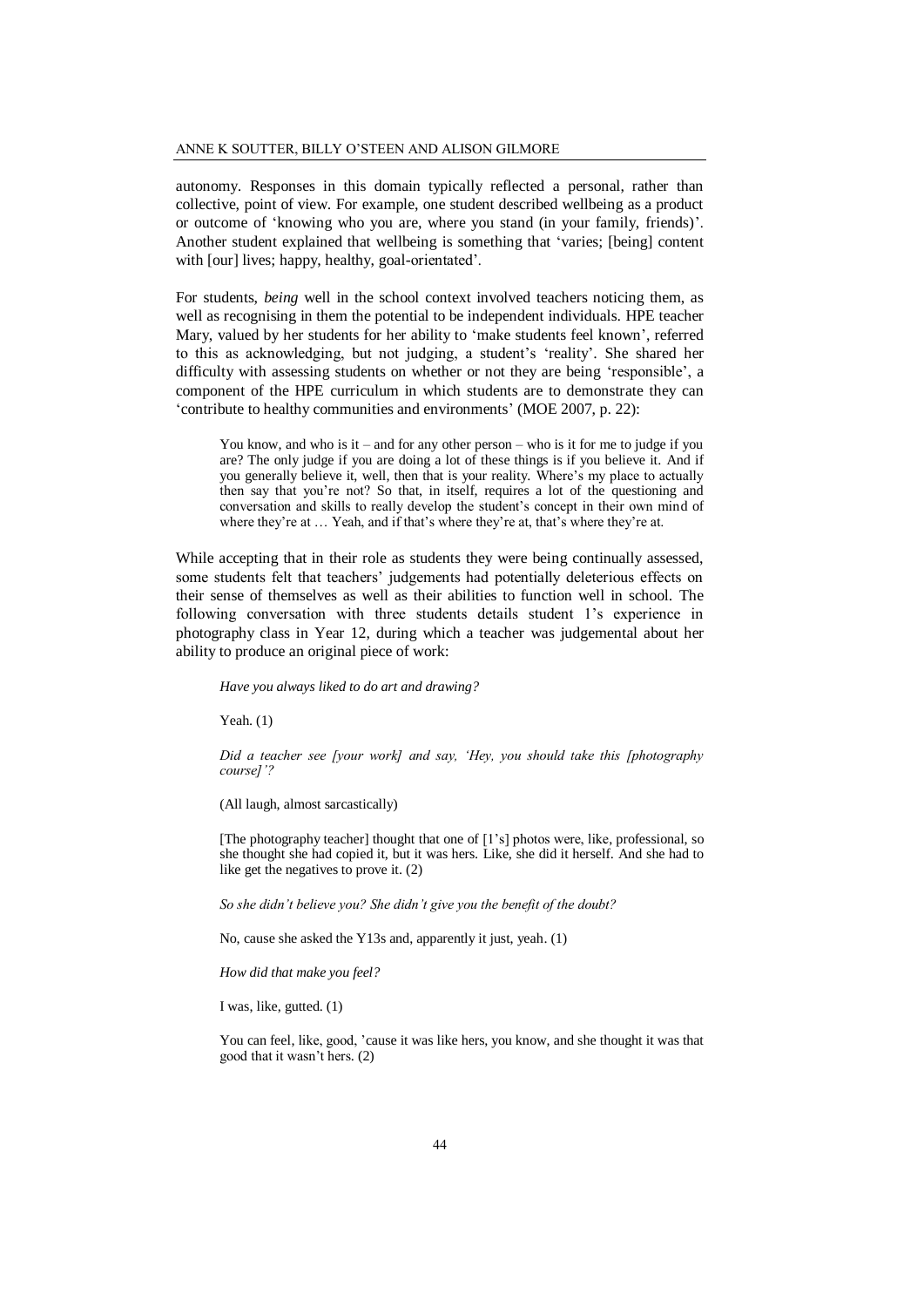I didn't think it was that great, just a picture. (1)

In New Zealand students are assessed not only on the traditional academic subjects, but also on students' competencies in five 'key' areas: thinking; using language, symbols and texts; managing self; relating to others; and participating and contributing (MOE 2007, p. 12). This excerpt suggests that student 1's creativity and confidence, components of the key competency thinking, were called into question by her teacher in ways that appeared to impact on her experience of *being* well in school.

Jan also mentioned 'judgements' in her description of wellbeing:

For me, a lot of the wellbeing stuff is about judgements and which they're hearing stuff at home, they're hearing stuff at school, but they still, they've got to weave amongst that and find out what they want to actually believe themselves.

Jan's comment suggests that she saw her responsibility as helping students develop a personal identity, as they 'weave through' the 'judgements made about them'. As the following quotation suggests, success in this endeavour appears to involve the development of both independence and competence:

And what I hope I provide them is an oppor— like an environment that they feel safe to take risks. Because if somebody puts them down, I'll deal with it so that they don't have to. But ... If they can't stand as an individual, strongly, they sink.

These quotations suggest that teachers' judgements have the power to enhance, as well as detract from, students' experience of independence, both in the present and the future. The following excerpts suggest that one mitigating factor for students may be their status as Year 13 students, which students believed meant experiencing more independent, agentive and adult-like experiences:

[In Year 13, there is] a lot less restriction, and a lot more freedom. You get treated differently (like an adult). You are expected to be a leader/role model and manage your time wisely.

[Jan's] firm and, you know, like straight up, but she's not one of those who are like, 'do this, do this, do that', you know? She's not like, you know, like, we're not her robots like.

[Year 13 teachers] don't force much. They treat you like adults so you feel like one aswell [sic] and I think that is so you can respond to situations with an adult approach.

However, as the following exchange suggests, not all students appeared to want to experience their education completely independently:

We need to be learnt the stuff before we sit [the exam]. (1)

Rather than just reading a book I'd rather a teacher teach it to you. (2)

*What kinds of questions would you need to ask her for her to be able to help you?*

That we need you to help us with  $-$  not self-help, we a need teacher to be taught.  $(1)$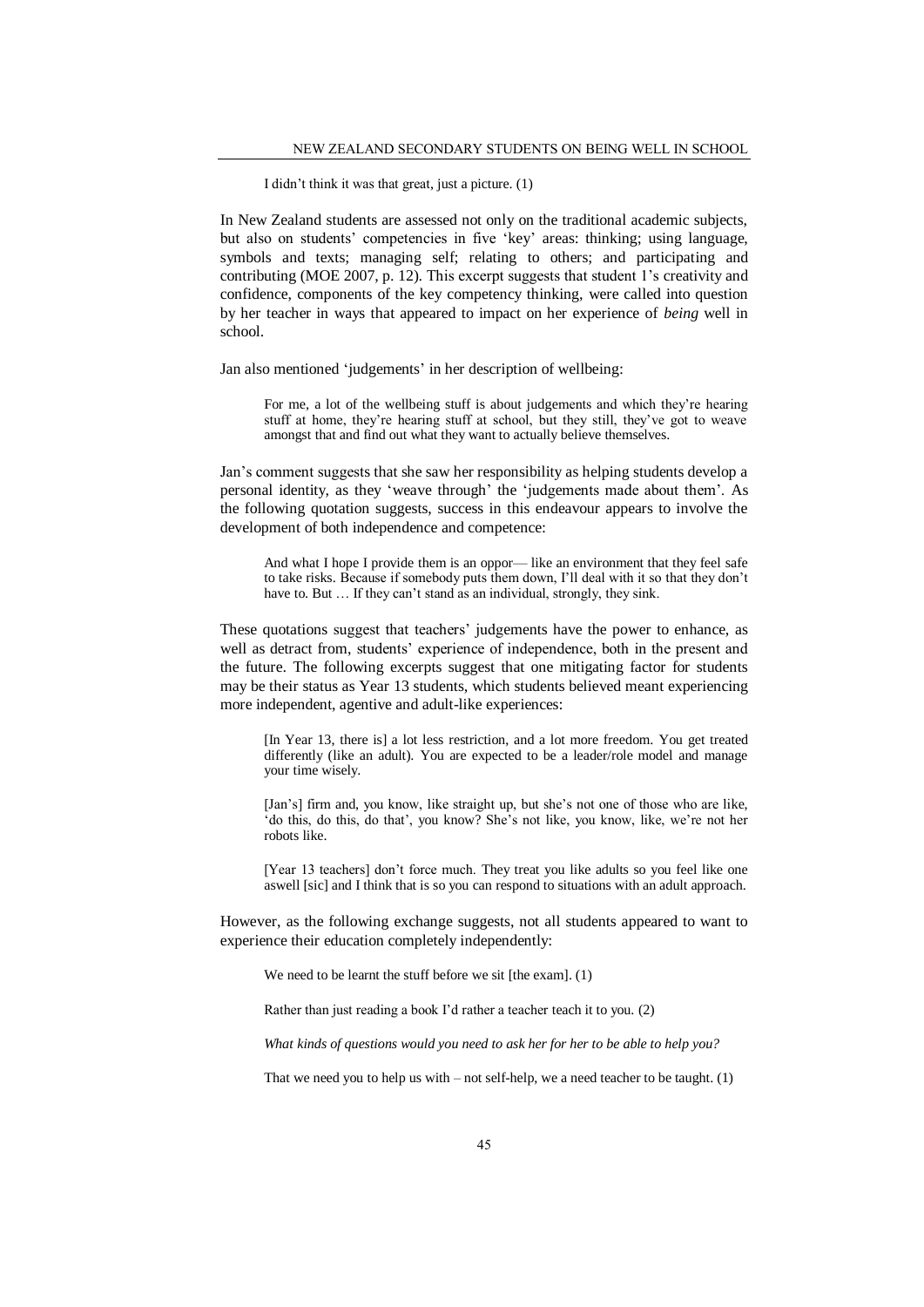Similarly, one student described the tension between being recognised as an individual, and not wanting to stand out conspicuously amongst peers:

[Adults] don't, like, realise that it's actually quite hard to grow up as a teenager. They give you rules and stuff and, yeah, you want to abide by them but sometimes you can't 'cause it's like the peer pressure and stuff and it's up to you to say not, but (pause) you don't want to be different to everyone else.

It appears that knowing *who one is* and developing into *who one will be* involves negotiating others' expectations and one's personal desires. The student above suggested they are not always compatible, particularly when those expectations come from adult figures. Her comments challenge a stereotypical view of youth desiring to sever ties from adults (see Eccles et al. 1991; Eccles et al. 1993; Oldfather and Thomas 1998; DeSantis King et al. 2006). In effect, students appear to view relationships – with peers, family and other adults – as significant assets for *being* well in school.

#### **Relating well**

The data revealed that students conceptualised wellbeing in terms of their interpersonal relationships. Analysis of the school curriculum also indicated a school-wide emphasis on not only 'academic' but also 'social' achievement. Although 'social achievement' was not described further, students and staff at MVHS appear to have defined it as the strength of the teacher–student relationships:

I do think MVHS is unique in that the teachers do care for the students and they get to know us quite well (and they treat each of us differently accordingly, which is good in some ways). It's probably the only thing I think is good about MVHS at the moment.

MVHS makes great relationships with their students. I find I can interact with different teachers in different ways either joking around having a go at each other or just general conversation. Fact is all the staff make the effort to get to know you and the rest of your family.

Similar to evidence addressed in the *being* domain, the following excerpt highlights the perceived significance of students' year level on the extent to which close teacher–student relationships influenced wellbeing:

*Why can't Year 9 students have those relationships with teachers?* 

It's because we're mature and we're at the age of becoming, like, adults. So [teachers] talk to us like an adult. (1)

#### *Do you think it's more in how they treat you or in how you feel?*

I think it's both. Because in Year 9 I think teachers want to get to, they want to know they have the respect first, like, from Year 9s, because you know how Year 9s, they're still kind of maturing and stuff and so getting used to high school, so it's kind of, like, you're not, you're more open. And in order for them to get that respect. (2)

(interrupts) … But they teach you differently than when you're, like, juniors. (1)

*How so?*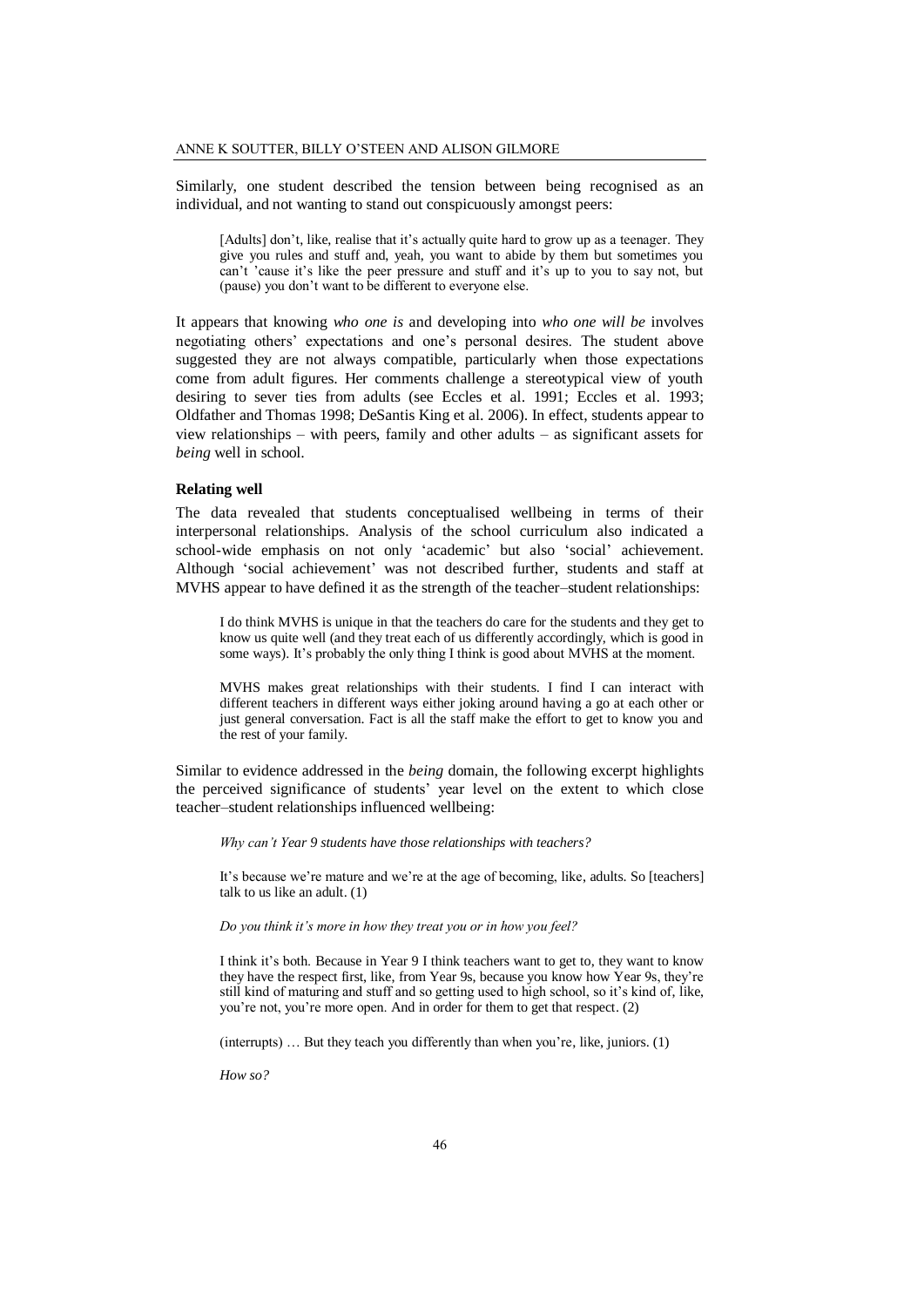Because they've felt more respect because you have more respect for them, I guess. (1)

Year level also appeared to influence how some teachers related to students. Jan explained how students' age impacts on how she approaches classroom management:

To me, they're children until they're Year 11. They're young teens until they're Year 13; they're young adults when they're Year 13. I have that delineated. I don't think I've expressed that at all to them. I hope through my behaviour, and the way that I do things … I also know that at times I've had to draw them, and speak to them, like I do with my Year 9 class. They should be able to tell from the tone that they've overstepped the boundaries.

This 'tone', interpreted by students as being 'told off', was an experience most students associated with their junior years. The following student explained that he experiences his relationships with teachers differently as a Year 13, 'Cause people, like, kind of act like a friend … Yeah, a respect. Like the respect goes both ways.'

Another student commented that 'MVHS has a great community atmosphere, it's like everybody is [sic] friends', reflecting a school culture of friendship and community, which he felt influenced wellbeing. In contrast, Jan voiced her discomfort with how some students defined wellbeing-enhancing student–teacher relationships:

But yes, it does worry me at times what some of them do say, and how much … but that's part of my problem with this whole emphasis on relationship. It's that if I am the most responsible adult or the most significant adult that they have in that day's interaction. *Wow!* You know, I chose not to be a parent so I wouldn't have to do that. I really don't want to be seen in that light. I don't mind being a significant person in their life, but not *the* person, for *the* day, even. I'd rather what I said was the significant moment of the day. But that's also my, my personality, and I don't want to have lots and lots of closeness or intimacy with them. (emphasis original)

While students appeared to suggest that wellbeing involved having relationships with teachers that could be described as respectful, adult-like or as friendships, Jan's comments indicate that, for her, wellbeing involves clearer boundaries between teachers and students. Students seemed to want to be 'known' and noticed, but Jan expressed limits to the level of 'closeness or intimacy' she felt marked appropriate relationships in school. The literature reflects a significant emphasis on student– teacher relationships as important to wellbeing (see Davis 2003; Suldo et al. 2008). However, the data here suggests more research is needed to explore if and how teachers' and students' conceptualisations of their mutual relationships align, and the impacts of any mismatch on their wellbeing.

## *Wellbeing appraisals: feeling and thinking well*

#### **Feeling well**

Discussions about wellbeing invariably included examples of affective states associated with *feeling* well. For example, responses to the question 'How would you describe someone with wellbeing?' included phrases such as being 'happy,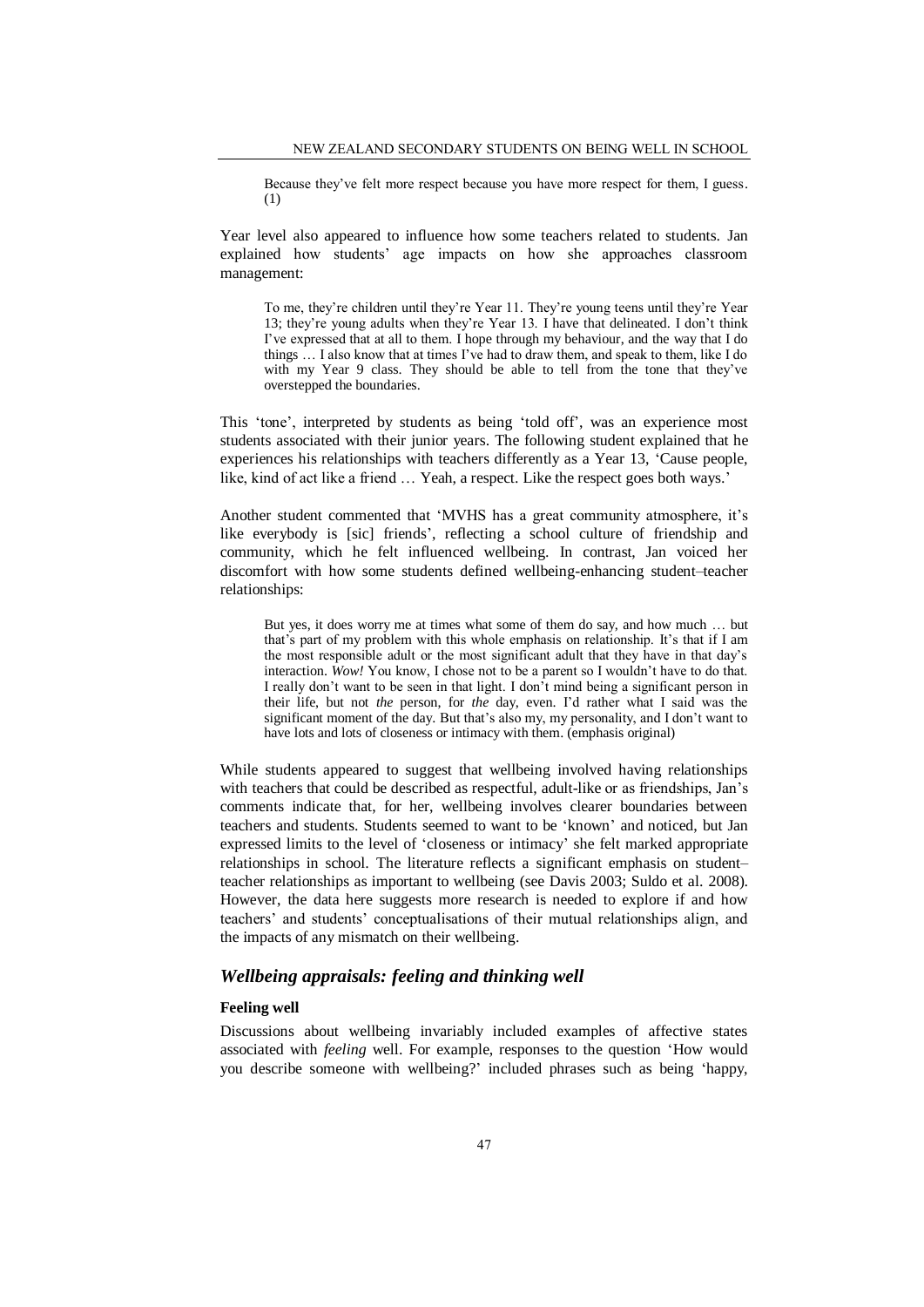healthy, fulfilled', and students' visual representations of wellbeing included smiley faces, and one that depicted a sad, crying friend being consoled. These initial responses were expressed without specific reference to educational experiences. When probed, one student explained that how one feels is a personal and private experience and therefore not necessarily related to their experiences in school:

The only thing is, really, you don't know what's going on in people's heads, and what they're going through.

*Should you? Do you think it would make education more meaningful if you did?*

If teachers knew what students were going through, then I really reckon it would.

*Do you like it when teachers come up to you and say, hey, it looks like you're down today, are you ok? Is that good, or does it feel intrusive?* 

Umm, sometimes it's annoying, but (inaudible), I guess if they didn't do that, we'd be complaining … Yeah, you want to know someone's there.

While the above student viewed it as 'annoying', it appears that students consider that being recognised and acknowledged by others is an important component of *feeling* well. Yet data indicated that school was not viewed as an appropriate context for addressing all that might be 'going on in people's heads' or all that 'they're going through'. Three students discussed how some teachers and administrators handled the sudden death of a classmate's [Jon's] father:

And like, even when like being disappointed about the whole [Jon] thing the way it was broadcast, it was like he actually died, not his dad. (1)

*How was it broadcast?*

Cause it got broadcast in assembly. (2)

And in the English room, and then I heard it from another teacher, and they all broadcast to the whole class and I thought that was a bit too extreme. Yeah, it's really sad that he died. But, it's like you were saying, they didn't need to do that, like, [Jon] might not have want that. I mean, it's like they made it sound like [Jon] has died. (3)

Jan's views appear to align with the students'; she argued that at times the school had the tendency to 'pull out the grief wagon', overemphasising the assumed impacts of the tragedy when she believed some students really needed to 'just get on with it'.

Use of the term 'broadcast' in reference to articulated emotions appeared to reflect an unwritten school protocol about what should and should not be openly expressed. For example, students cited the requirement to carry conspicuous, coloured notifications to the counselling office as a reason why many did not seek out pastoral care support. A discussion with a local teen helpline officer indicated this may be common to other area schools as well; she mentioned her organisation had received more than 10,000 texts during the previous month. This high number of contacts in a city of less than 400,000 suggests that schools may not be fully serving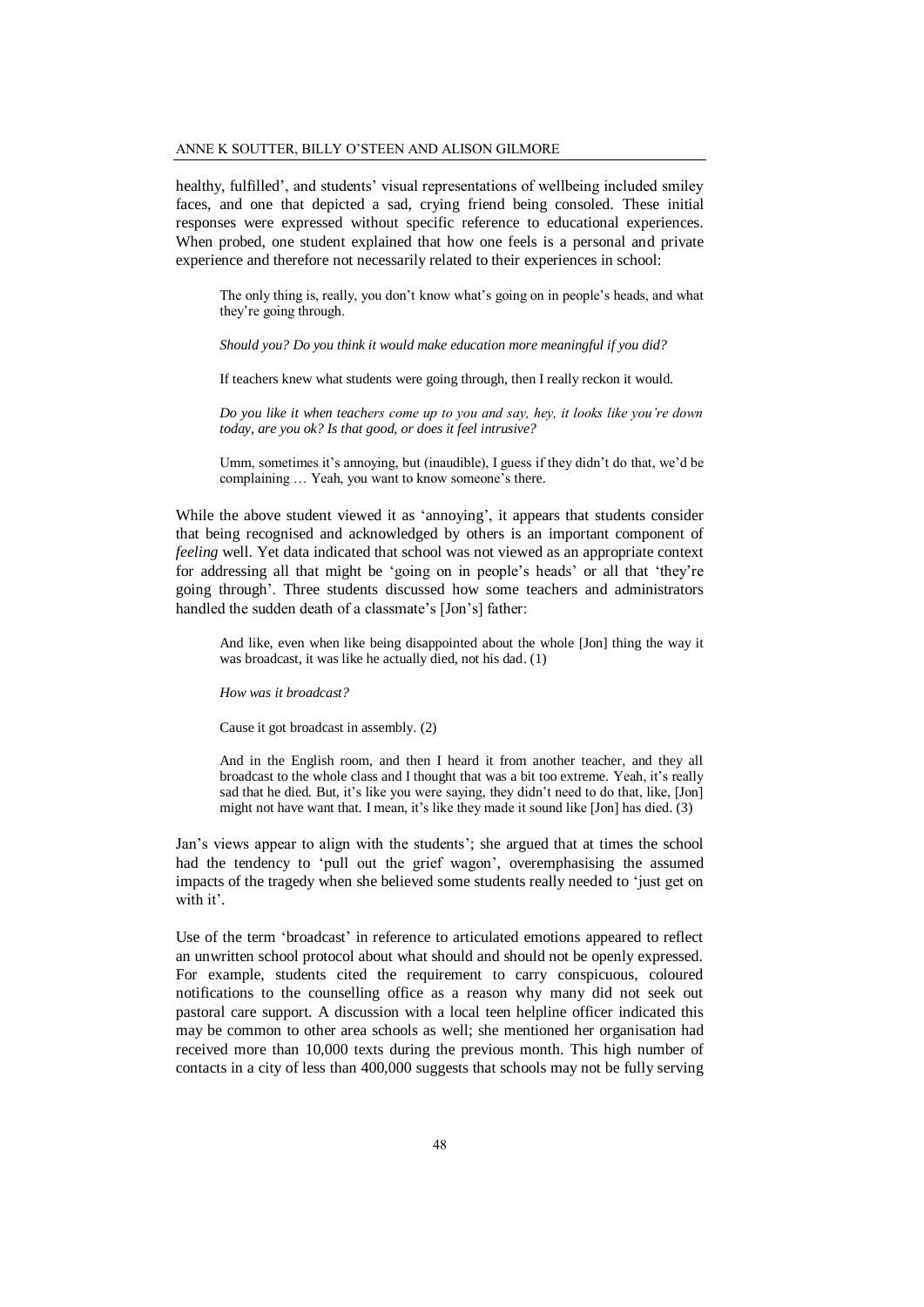the emotional needs of students. Moreover, the officer described a relatively recent shift from phone and email contact to the more anonymous text messaging, suggesting that even within chosen support networks some issues may be considered too personal to seek necessary support and care. However, public displays of positive emotions appeared to be common. For example, on several occasions, Jan called out '*Pakipaki!*', a Māori term for 'clap', when students earned credits towards their qualifications or were recognised for an in-school accomplishment such as election as a class officer or involvement in sports.

These findings invite further study into how cultural mores in New Zealand regarding expression of how one feels may influence these findings. For example, those who make public show of their relative gains over others, particularly in the realm of financial success, are referred to derisively as 'tall poppies'. In addition, New Zealand's relatively high ranking among OECD countries for suicide attempts and completions (Ministry of Social Development 2010) calls into question how well people are *feeling* when the socially acceptable response to 'How are you?' is 'It's all good', or, as the students tended to declare, 'Sweet as'.

## **Thinking well**

While the data indicates that specific or detailed expressions of *feeling* were considered best addressed after school hours, how one was *thinking* was acknowledged as integral to educational experiences, and to wellbeing in school. Spoken about generally, students' understandings of *thinking* well appeared to resonate with the literature (i.e. 'being contempt [sic] with your life', 'making my own decisions' or 'makes you think'), although what it meant to think well in school differed somewhat in some respects. For example, scholars have identified wellbeing indicators such as critical thinking, meta-cognition, mindfulness, creativity and informed decision making (e.g. Tversky and Kahneman 1974; Jacob and Brinkerhoff 1999; Vohs, Mead and Goode 2006; Fredrickson et al. 2008; Noddings 2008). In contrast, students identified 'keeping to the word count' and proper grammatical usage as components of *thinking* well. As one student explained, 'For this year, we're supposed to put in lots of punctuation and stuff, and use big words.'

Effective decision making was one aspect of *thinking* well that aligns with the literature (Kahneman 2003; Mortimer et al. 2002; Loewenstein, Rick and Cohen 2008). Jan's description of her educational philosophy reflects her view of how making effective decisions impacts on wellbeing in school, which she framed in terms of opportunities to learn:

The more opportunities then the more I think a person can make their own decision – informed decisions – and that's what I like about education. You can make informed decisions. Even if in the end the decision might be wrong *for you*, you've made that decision; therefore you can rationalise the consequences. If you were to go to some of our less able classes, you would that find they are still at the same point of needing to be given some direction. They don't know what information *can do* to their own learning opportunities. Yes, tricky one. (emphasis original)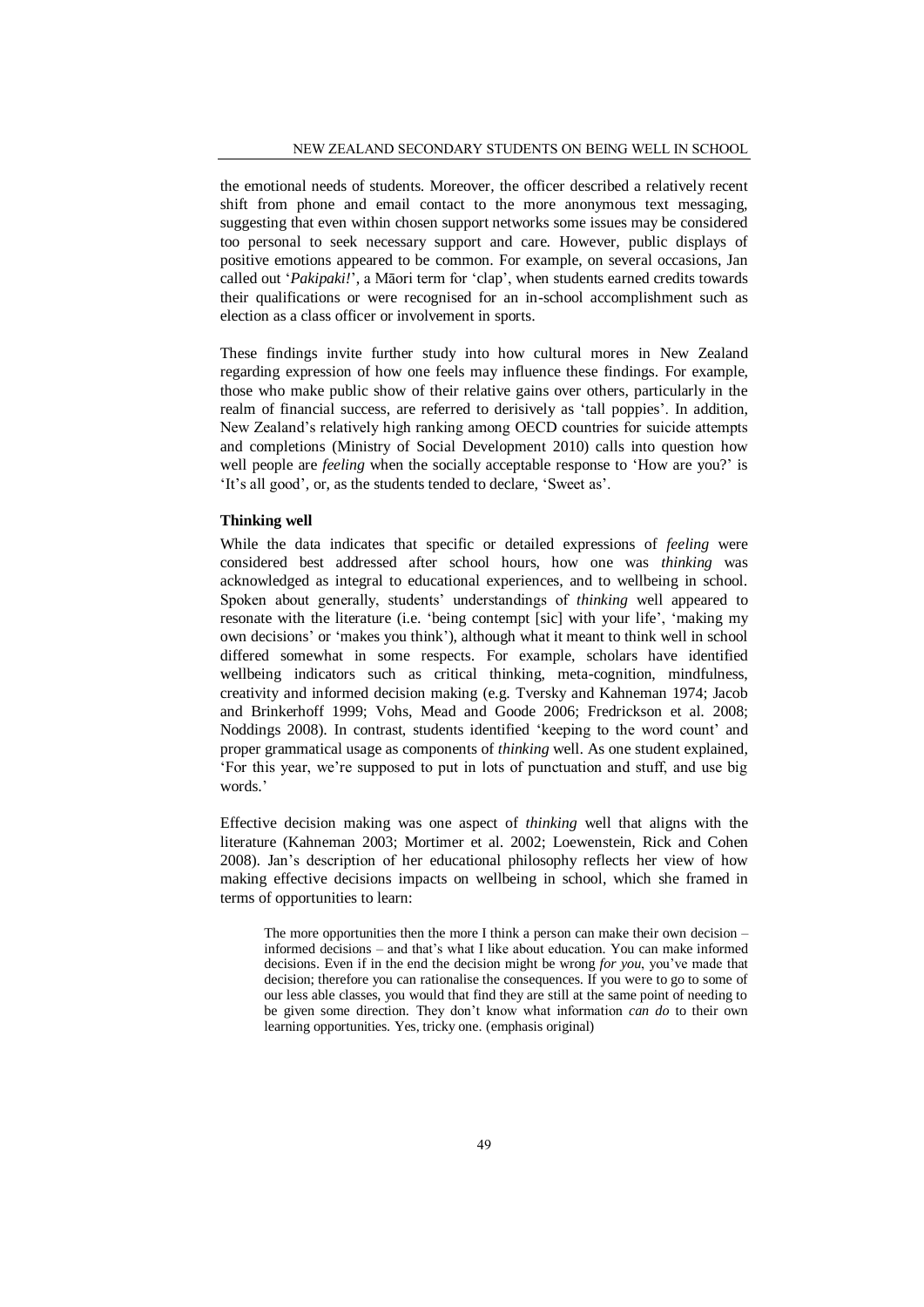Here, Jan made a distinction between the 'more' and 'less' able classes, suggesting that for the latter teachers play a larger role in assisting students in the decisionmaking process. However, even students enrolled in classes identified as 'more able' felt that many of their choices were limited, if not decided for them, by teachers or school managers. As one student explained, '[At school] you can't really do the things that make you happy because you have to do things that you don't really like and get forced into it.'

Observations revealed several instances when NCEA-related activities, intended to provide a 'variety of methods and approaches (appropriate to the learner and the context) that give the learner the opportunity to show evidence of achievement/competence' (NZQA 2010), were delivered more narrowly. For example, when introducing a NCEA standard that offered more than 5 options from which to choose, Jan stated, 'I strongly, strongly suggest that you take options 2 or 3.' It remains unclear how pervasive this practice was in other classes, which raises questions about how limiting choice impacts on other identified indicators of *thinking* well, such as openness to new ideas or situations (Peterson and Seligman 2004). Jan believed that the educational experiences of students, referred to below using the Māori term ākonga, may not have effectively developed their abilities in this area:

Open-minded is not the first term that comes to mind! Sometimes they are exposed to new viewpoints but need time and more experiences to formulate their own values. Some polarisation of view is evident within different groups/levels of the ākonga. Confusion of cultural identity, sexual disorientation and gender complexes are all recognised but not acted on without staff guidance. While diversity is supposed to be celebrated, many ākonga tend to 'hang' with those they know and those ākonga help to form the MVHS view of the world.

The educational experiences observed in this study appeared to offer few challenges to students' comfort zones, thus possibly compromising their ability to be 'openminded'. According to the literature, opportunities to practice critical thinking skills, to develop meta-cognitive strategies, are important wellbeing indicators not only for school, but for life (Craft, Gardner and Claxton 2008; Noddings 2008; Wagner 2008).

## *Wellbeing actions: functioning and striving well*

#### **Functioning well**

Out-of-school involvements were the most commonly cited examples of what students were doing when spending their time well. Students frequently mentioned employment, sports, listening to or playing music, 'hanging out with friends', shopping or involvement in their cultural group. The ways in which students spoke about these experiences resonated with Csikszentmihalyi's (1991) descriptions of a state of 'flow'; a sense of timelessness and focus characterised their descriptions.

When probed about if and how wellbeing was tied to their in-school activities, students typically referred to experiences associated with the NCEA, and the unit and achievement standards they worked towards to acquire credits towards their school qualifications. According to Jan, students have some choice regarding which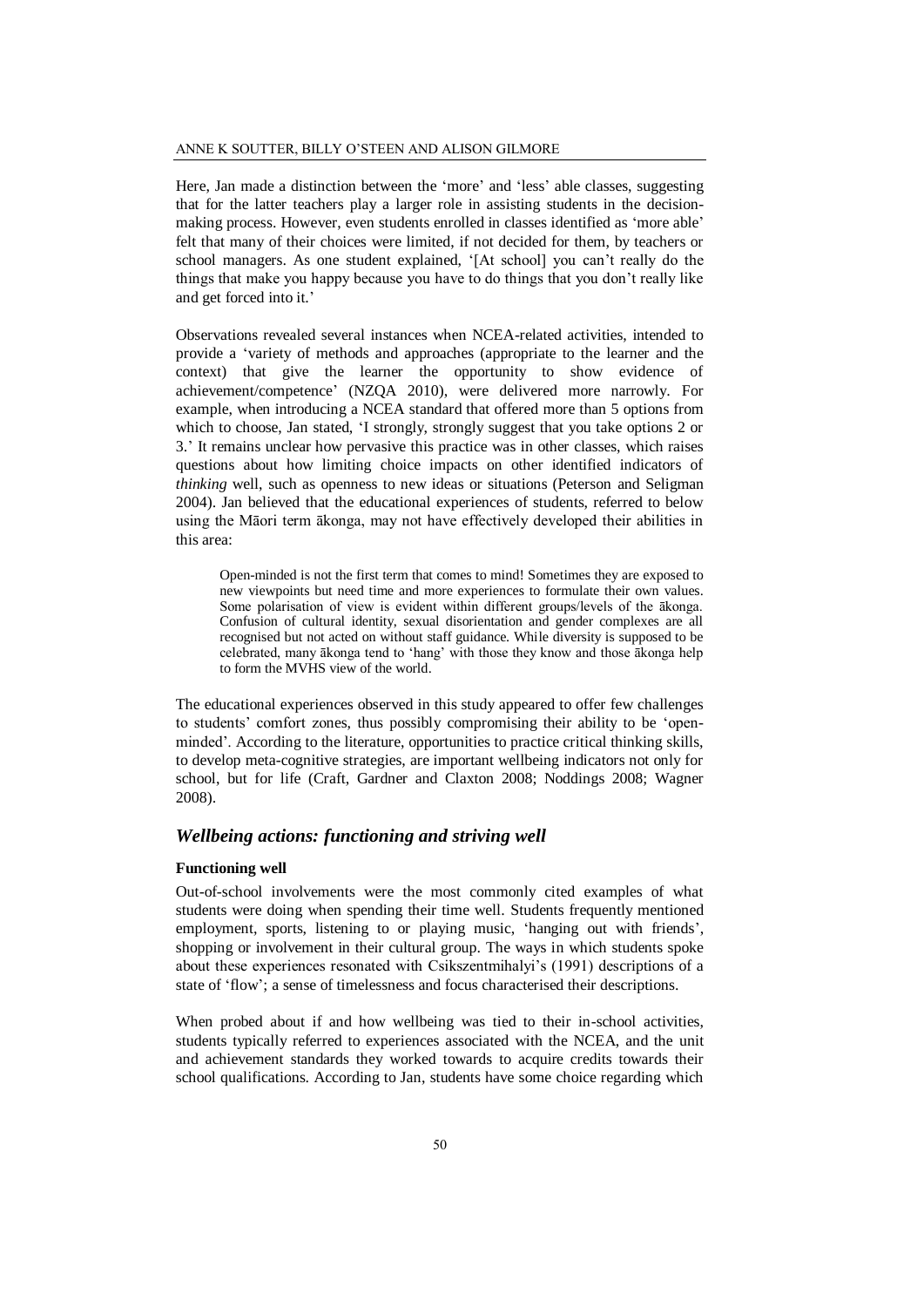type of standard they will choose to spend their time on. Here she explained how the approaches and philosophies of each standard differ:

I *love* unit standards. I like, I *like* achievement standards, you can hear the difference. The unit standards are broken down with much more easier [sic] marking type criteria so the tasks that make up those pc [performance criteria] are not the final standard … The achievement standards were like the old, what we called the school certificate and the university entrance, the old academic exam thing, [and] you have the more intelligent, now that's my word, the more intelligent, the academic-based ones. The unit standards were set up for like us in transition [class] … the core generics, the 'practical skills', using a telephone book, holding a conversation which, you know, that is an *immensely* attractive thing for an employer to see that a person can hold a conversation. Yet, the unit standards have now developed across into English, and science, and all that. Because what was happening was that these less academic children were having success, they were becoming empowered, and they said, 'We actually don't want to have study hall, what else can we do in English?' So then they started writing these new ones when they found that these were a success. (emphasis original)

Not all students felt that the current system was fair, however. The excerpt below details one student's frustration with what he perceived to be an unequal workload between the types of standards offered to all students:

The main reason for my hate of NCEA is 2 reasons:

Example 1: Japanese speech – 3 credits [achievement standard]

This takes about 2 weeks to write a speech in another language, aswell [sic] as editing and such – then you must present it

Childcare macaroni cheese – 3 credits [unit standard]

You spend half a period following a recipe and making macaroni cheese. Dead easy + You get to eat aswell!

Both are the same thing kinda (even though different subjects) you see my point?

The achievement and unit standards are also distinguished by how they are evaluated; only the achievement standards involve a multi-tiered evaluation of the students' performance involving scores of achieved, achieved with merit or achieved with excellence. However, as this next example illustrates, these distinctions were not considered universally standardised:

Calculus is the hardest NCEA subject there is, i [sic] struggle with a lot of it but i do my homework and i study. There is only 1 internal [assessment] for Calc so it's pretty important. I studied and tried extremly (sic) hard [for] the Merit. In our class there were about 5 people who did the bare minimum. No study. Only did the [tasks necessary to receive status of] achieved stuff in class. They also only did the achieved questions in the test and thus they got an achieved with no effort. I myself put in a lot of hours study for the Merit, and when the test came i ended up getting 3 or 4 merit questions and i was ONE off getting the merit. Yet the people who did the bare minimum get the exact same mark as me, and when we apply for things our marks will both say Achieved. What i would like to see if (sic) something like Achieved +, Merit -, Achieve -, Merit +, opposed to just the 3 marks. I am still angry with my test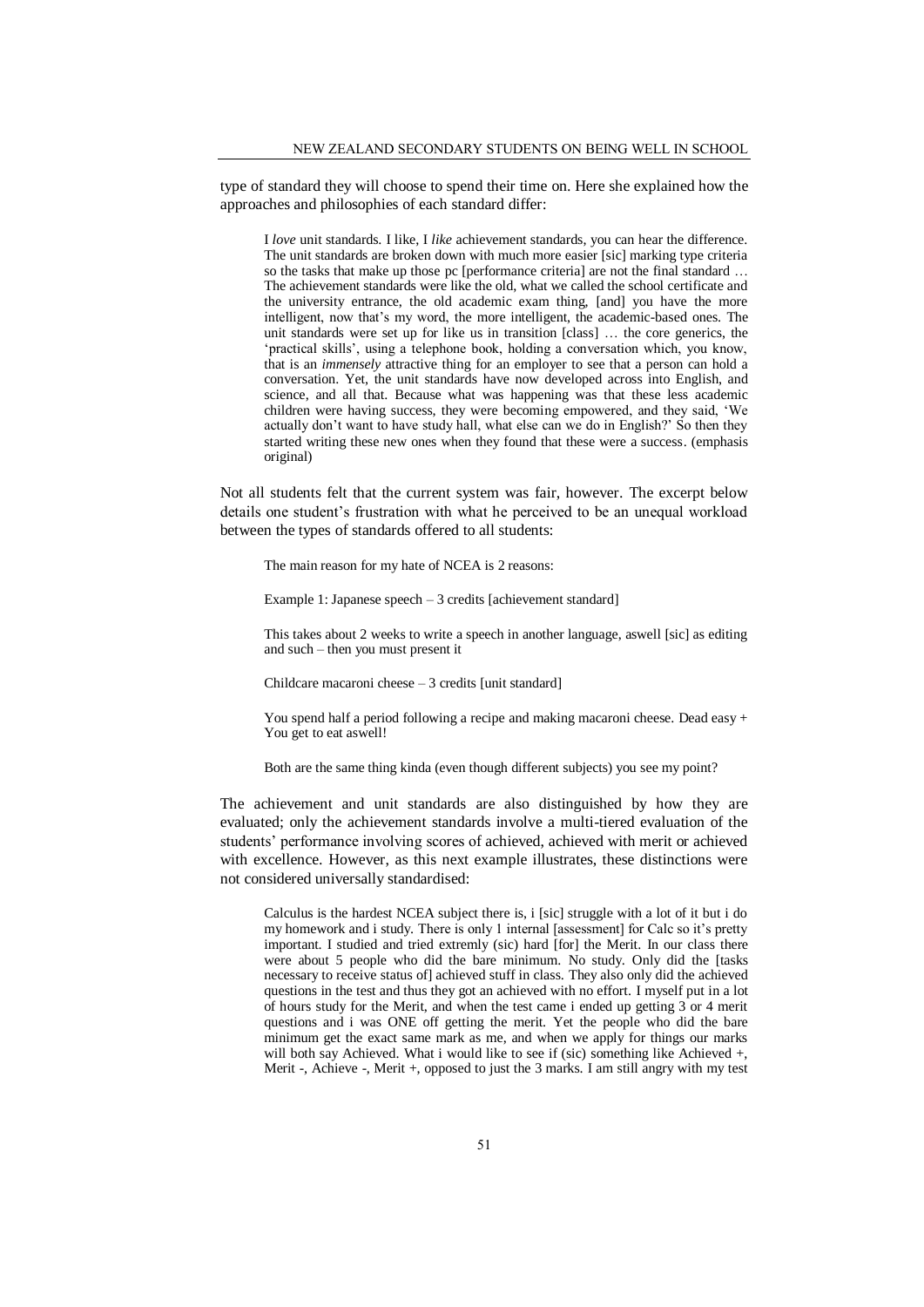results (because i put in tonnes more work and i feel i deserve a better mark than those who did the bare minimum) So i get punished for not getting ONE question (my mark was only Achieved) and i didn't get rewarded for getting the 3 merits.

Presently, the NCEA program is in a state of transition, and there is a move towards streamlining many unit and achievement standards, although this is criticised by many who feel that the unit standards have provided many students who had struggled under the previous, more traditional, system with multiple pathways to success.

Whereas a sense of timelessness characterised discussions about outside-of-school engagements, close attention to time typified daily educational experiences, which appeared to be compartmentalised within class periods into discrete, manageable units. Jan was frequently observed calling out the remaining time for in-class activities, using a stopwatch to stay consistent with her warnings (e.g. 'You have one more minute to talk and then there will be silence'; 'We'll be having 5–10 minutes of adjustment, you are allowed to chat during that time'). Jan typically introduced NCEA standards by dividing the academic term into units of time devoted to assessment-related tasks, at times breaking this down to an almost infinitesimal level:

Please look up [Standard #] 90720 in your folders to see when the deadline is.

6<sup>th</sup> of March.

6<sup>th</sup> of March. 3 weeks. You have 10 periods to write it. 600 words. 60 words a period.

Jan shared that she never felt she had enough time to meet curricular and assessment-related goals, but felt it was her responsibility to help students manage their own time effectively, some more than others. As she explained, 'Time is a completely different concept for a number of them who are: a) focused, b) cultural, and I definitely think gender, and I definitely think age.'

The following student agreed that students should be competent in time management, but also doubted that one summer holiday following Year 12 prepared him for this:

I see the amount of work my older sisters had [sic] to do [for university] and they don't get much free time, if you are not taught how to manage yourself you will get slaughtered. I guess the freedom you get as a Year 13 doesn't really help because teachers assume you will manage your time well, even though most of us don't. I don't feel school teaches you self-managing skills.

This student's desire for direct instruction suggests a different, less autonomous, pathway towards achieving the NZC's key competency 'managing self' (MOE 2007, p. 12), and reflects data addressed earlier that some students appeared to place the onus on teachers to develop competencies in self-management, both with their time and with their learning.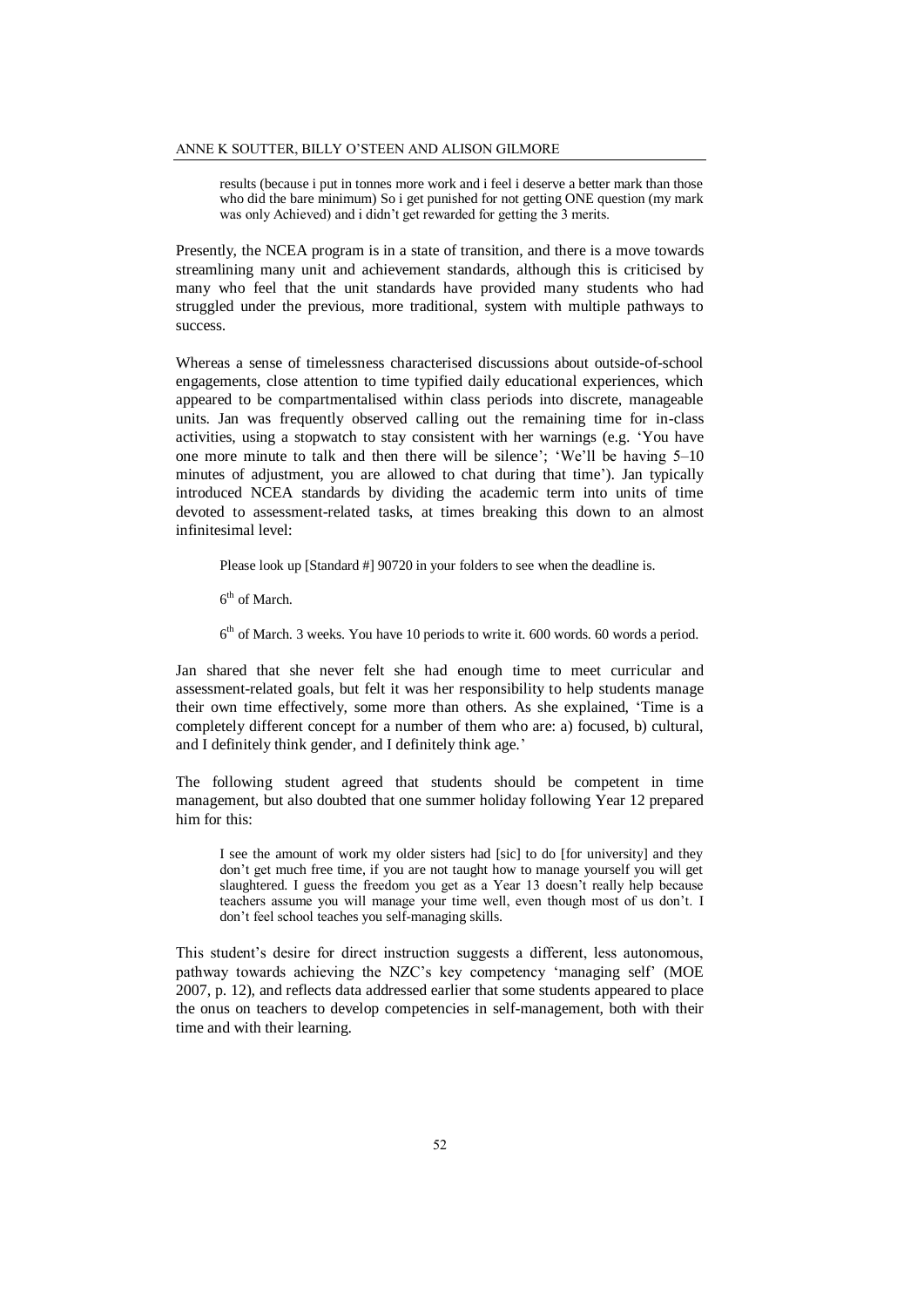One area in which students voiced particular difficulties in management was in negotiating their in- and outside-school involvements:

My personal difficulty I find with school is at this age, trying to find time to do homework and/or revise a days [sic] worth of notes. I have a pretty hectic schedule (For example I have 4 football trainings on Thursday) and finding time for those things usually comes out of my sleeping time, and sleep is very important to give me energy and motivation at school. The cycle goes in a circle as well, e.g. I take an extra hour at night to cover my notes, I go to school tired and unmotivated, I get told off for not paying attention, I go home and go to my commitments whatever that may be for that day, come home, and I find I am too tired to do school work, so I sleep and get told off for not doing homework or can't remember much from what we took notes on yesterday. I don't know what the solution should be, I don't really want special attention or privileges because of this, I just feel like we should get more understanding (for lack of a better word) rather than just being told off.

The data revealed that teachers rarely asked students about, or appeared to integrate, out-of-school activities with students' educational experiences. Research suggests that forging connections between in-class and extracurricular involvements significantly impacts on multiple aspects of wellbeing (Patton et al. 2002; Feldman and Matjasko 2005; Miller, Gilman and Martens 2008; Waters, Cross and Runions 2009; Eccles and Roeser 2011). For the following student, however, doing so was viewed as a hindrance, rather than a potential opportunity for *relating* different spheres of their lives:

I'm sick of the time wasters such as cross country, which is a kiddy event and year 13s should not be forced to miss class just so they can walk around the block? Those sorts of events are fine for juniors who can miss class. But for seniors, year 13s especially, there should be no need to force us to miss class for a pointless walk. …What annoys me the most is that i [sic] no power to change anything, and even if i [sic] do – it won't be until i'm [sic] long gone before they make and [sic] real changes.

These comments appear to align with research findings that, while these activities may be beneficial in their own right, personal choice and a sense of personal agency appear to play important roles in the degree to which one's involvements enhance wellbeing (Lyubomirsky, Sheldon and Schkade 2005; Holder, Coleman and Wallace 2010).

## **Striving well**

When asked about what motivated them in school, students most typically referred to credit acquisition for the NCEA program, as the following exchange succinctly illustrates:

*When you're given a new assignment, what's your goal?*

Finish.

*Do most of your friends feel that way?*

Yeah, like to get the credits.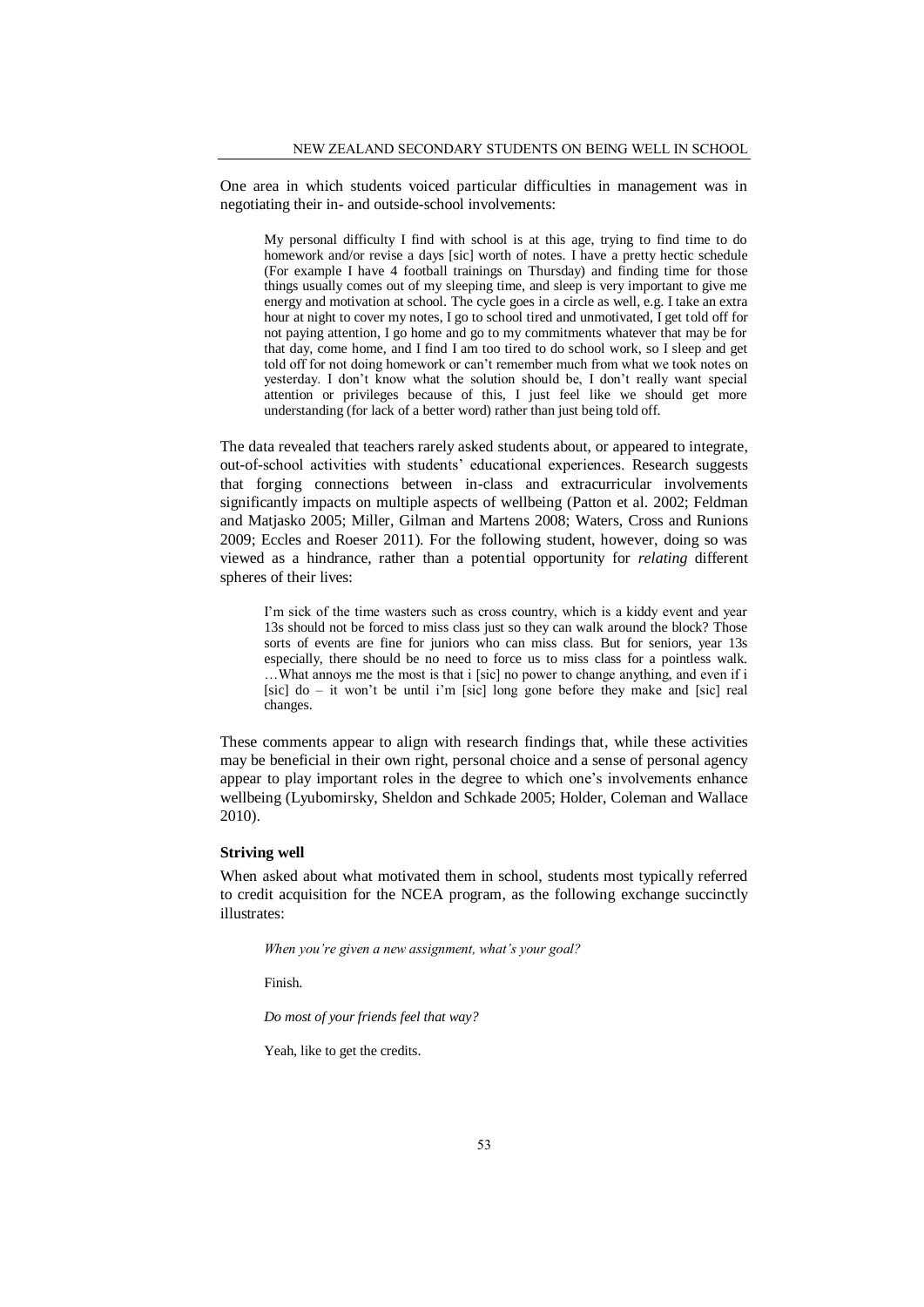The current structure of the NCEA program appears to impact not only on *what* students spend their time doing in class, and *how* that time is spent, but also *why*; the outcomes students' expected from their efforts appear to influence the quality and quantity of effort devoted. For example, as one student explained, 'Employers don't know the system yet anyway so I'll just do what I need to do to get an achieved.'

Only one student shared her sense of the purpose of educational experiences in a way that suggested a focus more on the process than the product:

I care about the credits. But I also care about how fun learning is. Like we said before, the more fun it is, the more I get out if it [sic]. I find that if you just go to school just to get credits or just to sit there and listen, it's boring. Then, you're not going to be, you're just going to be, 'oh yeah, I passed'. You're not going to be over the moon about it. As much as if you have fun and then, like, do all that kind of stuff then you get to your exam and you're like pass, you feel like so over the moon and then you start to think on how fun it was to get it. Where if you just get it, you don't really just remember.

Notably, this excerpt also represents one of the only examples in which students discussed their educational experiences in terms of affect. The following exchange, however, is a more typical representation of students' rationale for why they function as they do in school:

[School is] like, the thing that gets you to the next stage in life? So you need qualifications in order to get the job that you want? And school helps you in that. (1)

*How?*

It gives you credits and stuff, and that's what matters when you, like have a CV or you like take on Uni and that Uni person takes a look at it. (1)

You've got to get the qualifications to come out with a good job to be able to do well, because everything's going to go up. And, you know, otherwise you're not going to be able to live. Well, you will (1 and 2 laugh), but it will be a struggle. Like if we want a house, well, we've got to be able to have the deposit. (3)

According to students, qualifications afforded opportunities to gain a secure job, which they viewed as particularly important given the recession-like conditions characterising the current economy. In the following excerpt, a student shares concerns about her friends who chose to leave school early in the year to enter the workforce:

Well, two people from my [year] group that have dropped out this year. They're working full time at their supermarket job.

*And what do you think they're going to be able to say five years from now?*

They're going to be hating it; they're going to have no money.

*And what are the options available to them?*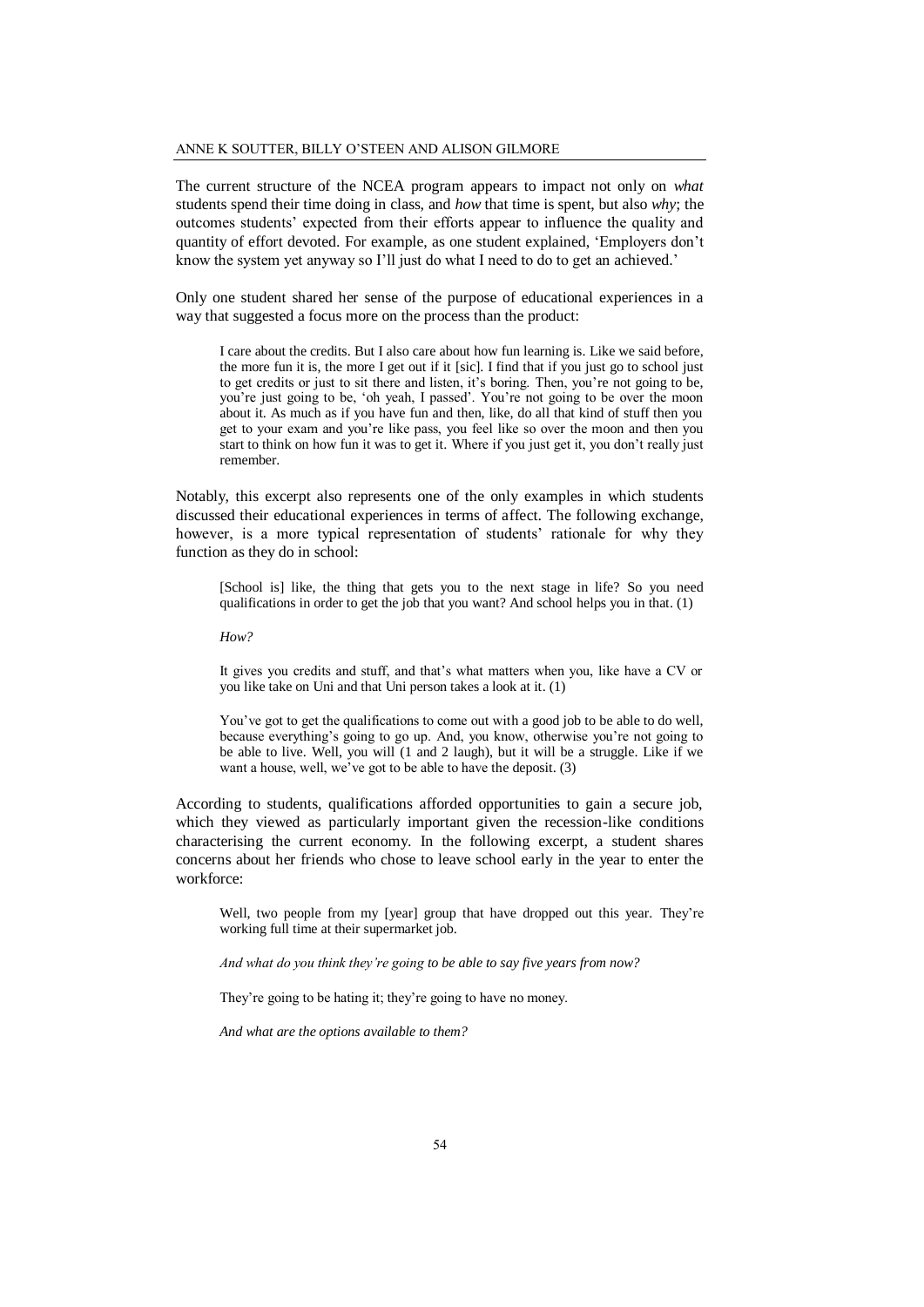Um, well, they will probably go off and get further training and stuff, but it's up to them if they want to do that or not.

*So school is good in that it makes it easier to get on those pathways?*

Well, when my parents were at school, you didn't, like, if you dropped out at 15, there's a possibility you could get a good job. But not these days, the way the economy is going, and you actually have to get, like, they're not going to take a bum over someone who went to Uni.

*So it's about your qualifications, really.*

At the moment it is.

In alignment with the students' views, the research indicates that employment status is a significant factor in adult wellbeing (Frey and Stutzer 2002; Bruni and Porta 2005; Dolan, Peasgood and White 2008). For students, employment represents a mark of adulthood and independence from the constraints of youth, indicators discussed earlier in relation to *being* well. However, the data suggests that appraisals played a minimal role; participants viewed *the* job as less critical than having *a* job:

*Does school matter, down the track, after you get your first job?*

Not all the time. You can get those qualifications from that job. (1)

*And what if you don't like that job?*

You change. (2)

New Zealand offers myriad pathways for working adults to get 're-skilled' and change jobs, through both job training and low-cost university study. The data revealed an overarching view that training opportunities available upon leaving school would matter more to their eventual wellbeing than how or why they engaged with their present educational experiences beyond meeting basic expectations for completion. For example, the school career guidance counsellor confided, 'School is irrelevant once they are into the workplace and are gaining skills there.'

These examples suggest an emphasis on *earning* and a conspicuous absence of how achieved credits represent the *learning* gained. Credits, in effect, were viewed as a sort of 'currency'. For example, students engaged in 'credit counting', a practice that resembled keeping tabs on one's bank account and continually ruminating over its exchange value for the future. Teachers also referred to credit value in terms of standards achieved rather than learning gained. One substitute teacher was observed to explain to the class that she would find work for students if they had not brought any to class. As she pointed out, 'No point in wasting your time, better to do something that's worth standards.'

These views appear to contrast with the ministry's vision of 'lifelong learners' who, in the process of acquiring the credits, are to be 'critical and creative thinkers' or 'active seekers, users, and creators of knowledge' (MOE 2007, p. 8). Nor did they align with Jan's definition of the 'lifelong learner':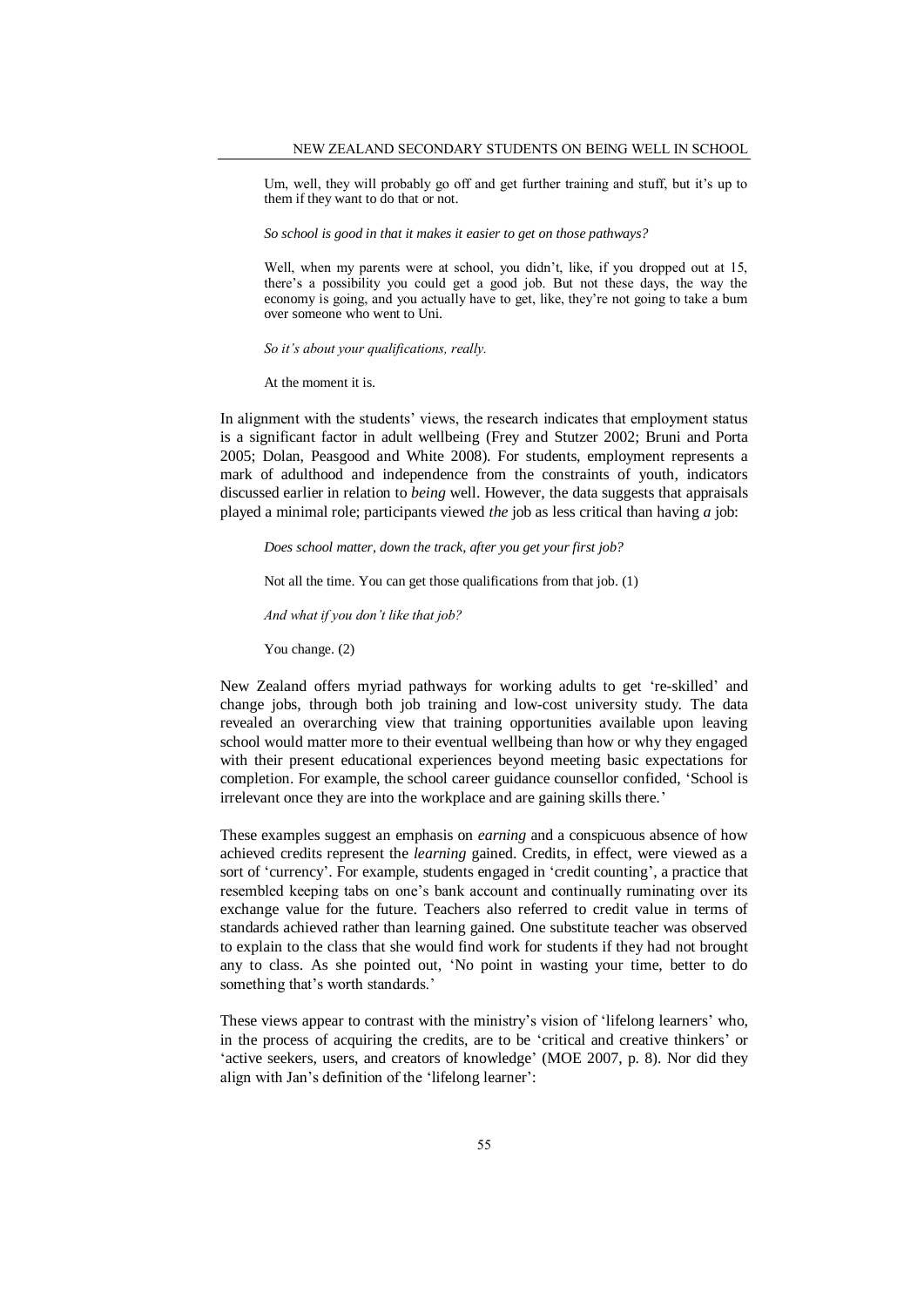The school motto for my own high school was 'Not for school but for life we are learning'. In my opinion a 'lifelong learner' is someone who is open to trying or experiencing new situations, discussing theories or premises and open to other methods of operation. I believe learning is a dynamic process and a 'lifelong learner' is self-motivated to expand their understanding of the world and its inhabitants.

Here, Jan mentions a motivation to understand things beyond the self, although she had also articulated her belief that her students were 'egotistical' and 'presentfocused'; the data also revealed that most students spoke about *striving* in terms of what they hoped to gain personally. However, there was evidence of students considering how *striving* for wellbeing involved others. Most commonly, students cited commitments to their family as motivating factors: 'My family is not the richest, and I know at times my mum struggles with money even though she won't admit it. I hope to get a decent job so I can make life easier for my future family.'

Another student discussed the importance of her family ties and cultural pride as a Pacific Islander (Pasifika) in motivating her efforts in school:

Pasifika …That's why I come to school. I think a lot of people also come because of not only their relationship with teachers, Pasifka, there's sports as well, also friends, also wanting to be (pause), like Island people, they come … for all those things, as well as making their parents proud, and their family back home proud, and because like after all this stuff bringing pain, your parents try to get all the way here. To others, some feel like they owe it to them … because they want to do it so that maybe they have kids and, you know, generation and generation it just, you know, gets better and better.

These examples of students *striving* to benefit their family and cultural group suggests students understand that wellbeing involves more than just oneself, a concept discussed in terms of experiences of *transcendence* in the literature (Cloninger 2004; Diener and Seligman 2004; Peterson and Seligman 2004). However, students did not mention other examples of transcendence, such as experiences of spirituality and religion, or service to the wider community, as impacting on what they were *striving* for, despite their recognition in the literature as important to many people's understanding and experience of wellbeing (Youniss et al. 1999; Dolan, Peasgood and White 2008; Holder, Coleman and Wallace 2010).

## **Discussion**

In this study, we observed and engaged in conversations with New Zealand Year 13 students and their teachers to gain a better understanding of how wellbeing is conceptualised and experienced in relation to senior secondary educational experiences. The data from this study present a set of school-based wellbeing indicators that reflect the perspectives of a cohort of New Zealand senior secondary students, and thus provide an interesting comparison of indicators informed by the multi-disciplinary wellbeing literature and the New Zealand Curriculum (see Table 3). An important outcome of this study is to establish a starting point from which to explore the applicability of research- and curriculum-informed indicators to the lived experiences of a broader range of senior secondary students.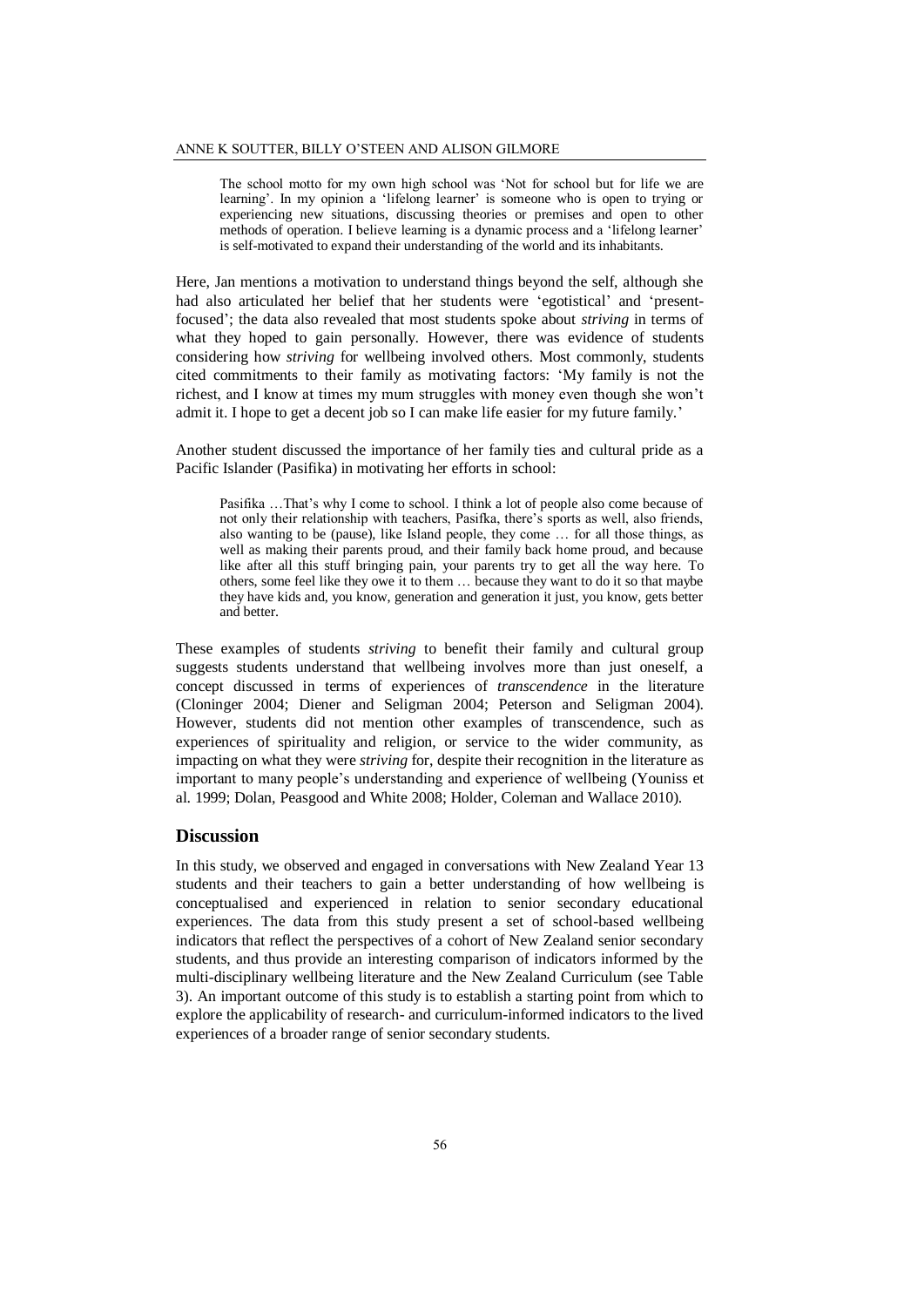| Categor | <b>Domains</b> | Research-                                                                                                                                                                       | NZC-informed                                                                                                                                                                                                                                                                                 | School-based,                                                                                                                |
|---------|----------------|---------------------------------------------------------------------------------------------------------------------------------------------------------------------------------|----------------------------------------------------------------------------------------------------------------------------------------------------------------------------------------------------------------------------------------------------------------------------------------------|------------------------------------------------------------------------------------------------------------------------------|
| ies     |                | informed                                                                                                                                                                        | indicators                                                                                                                                                                                                                                                                                   | participant-                                                                                                                 |
|         |                | indicators                                                                                                                                                                      |                                                                                                                                                                                                                                                                                              | informed                                                                                                                     |
|         |                |                                                                                                                                                                                 |                                                                                                                                                                                                                                                                                              | indicators                                                                                                                   |
| Assets  | Having         | resources<br>tools<br>opportunities                                                                                                                                             | resourceful<br>effectively uses<br>communication<br>tools<br>economic<br>wellbeing                                                                                                                                                                                                           | books<br>'qualified' and<br>'professional'<br>teachers<br>quality and<br>structure of<br>physical plant<br><b>ICT</b> access |
|         | Being          | autonomy<br>identity<br>integrity                                                                                                                                               | positive in own<br>identity<br>resilient<br>values integrity<br>manages self<br>competently<br>high expectations<br>cultural diversity<br>inclusion<br>physical<br>wellbeing<br>autonomy<br>independence<br>individualism                                                                    | having one's<br>'reality'<br>acknowledged<br>self-awareness<br>independence<br>personal agency<br>managing<br>judgements     |
|         | Relating       | interpersonal<br>relationships<br>relationships to<br>place<br>relationships as<br>meaning<br>transcendence<br>(connections)<br>to<br>someone/som<br>ething beyond<br>the self) | reliable<br>able to relate well<br>to others<br>connected to the<br>land and<br>environment<br>member of and<br>engaged in<br>communities<br>international<br>citizen<br>values diversity<br>values equity<br>values ecological<br>sustainability<br>uses languages,<br>symbols and<br>texts | teacher-student<br>relationships<br>• mutual respect<br>• friendship<br>• 'being known'                                      |

**Table 3: School-based, participant-informed indicators of wellbeing**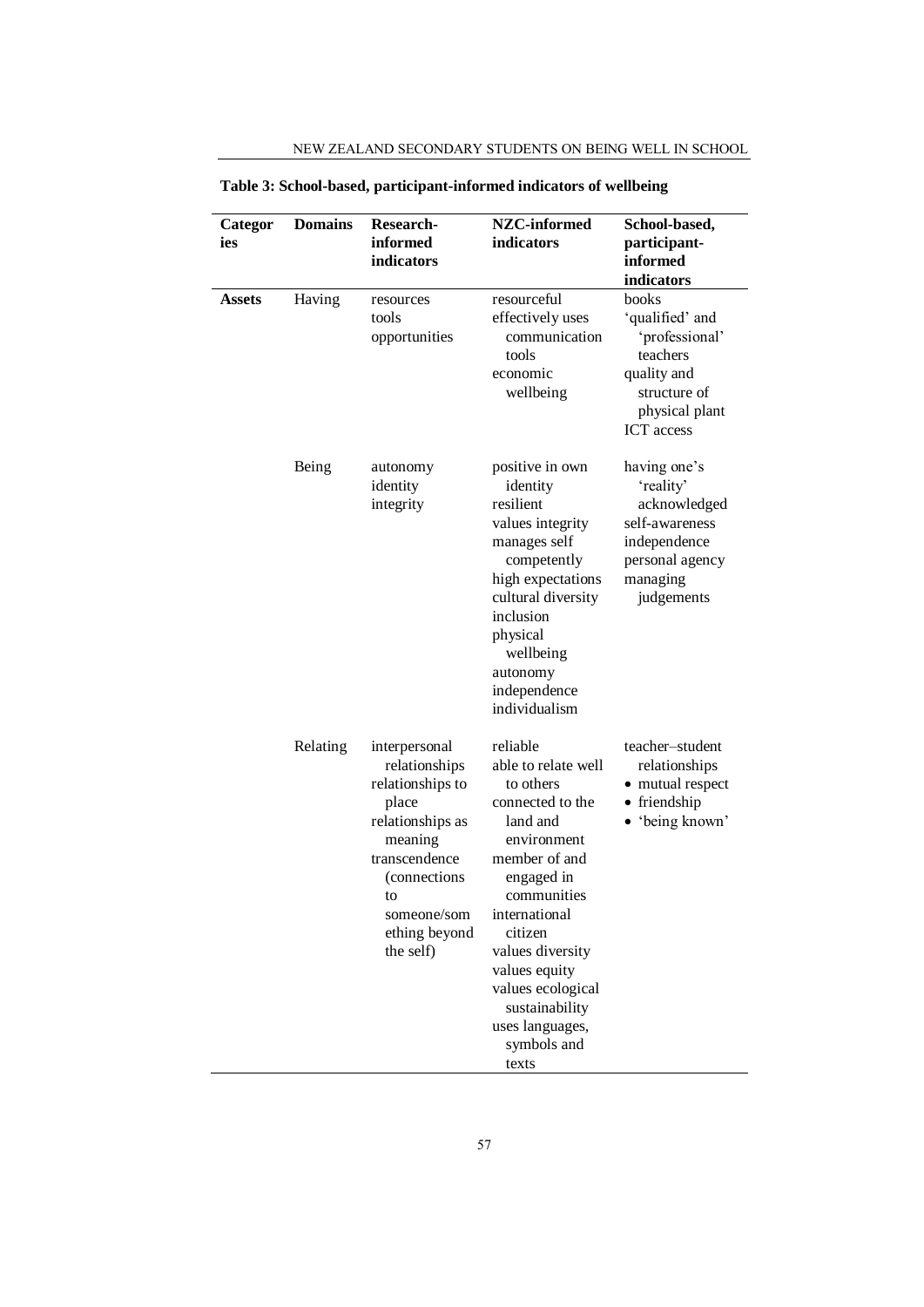|                       |                     |                                                                                             | competently<br>Treaty of<br>Waitangi<br>experiences<br>coherence<br>social wellbeing<br>cultural wellbeing<br>environmental<br>wellbeing<br>spiritual<br>wellbeing                                                                                    |                                                                                                |
|-----------------------|---------------------|---------------------------------------------------------------------------------------------|-------------------------------------------------------------------------------------------------------------------------------------------------------------------------------------------------------------------------------------------------------|------------------------------------------------------------------------------------------------|
| <b>Apprais</b><br>als | Feeling             | full emotional<br>spectrum<br>socio-emotional<br>education<br>pastoral care                 | values respect<br>mental wellbeing                                                                                                                                                                                                                    | having others<br>'know what<br>you're going<br>through'                                        |
|                       | Thinking            | curiosity<br>creativity<br>decision making<br>mindfulness<br>meta-cognition                 | enterprising and<br>entrepreneurial<br>literate and<br>numerate<br>critical and<br>creative thinker<br>informed decision<br>maker<br>values innovation,<br>inquiry, and<br>creativity<br>thinks<br>competently<br>learns to learn<br>mental wellbeing | 'using big words'<br>proper<br>grammatical<br>usage<br>effective decision<br>making<br>choices |
| <b>Actions</b>        | Function<br>$-$ ing | involvements<br>$\bullet$ breadth,<br>depth, volition<br>• what is done<br>• how it is done | enterprising and<br>entrepreneurial<br>contributes to the<br>well-being of<br>New Zealand:<br>social, cultural,<br>economic, and<br>environmental<br>participates<br>competently in<br>a range of life<br>contexts<br>active seeker,<br>user, and     | <b>NCEA</b><br>assessments<br>efficiency in<br>involvements                                    |

## ANNE K SOUTTER, BILLY O'STEEN AND ALISON GILMORE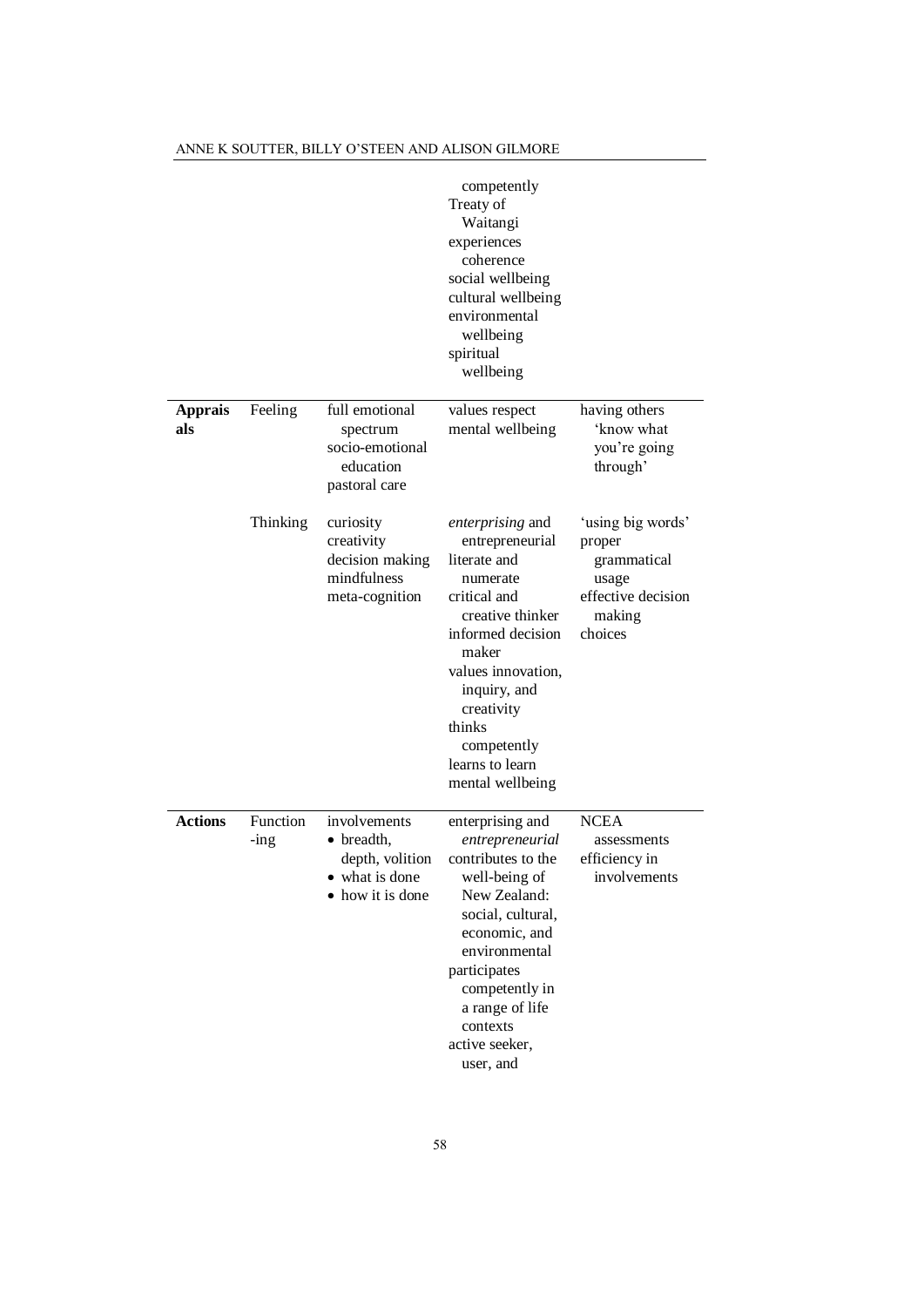| NEW ZEALAND SECONDARY STUDENTS ON BEING WELL IN SCHOOL |
|--------------------------------------------------------|
|--------------------------------------------------------|

|          |                                              | creator of<br>knowledge<br>values community<br>and<br>participation<br>engaged citizen<br>engaged in<br>employment |                                                                                             |
|----------|----------------------------------------------|--------------------------------------------------------------------------------------------------------------------|---------------------------------------------------------------------------------------------|
| Striving | motivation<br>goals<br>future<br>orientation | motivated<br>values excellence<br>future focus<br>orientation<br>sustainable future<br>development                 | product<br>orientation<br>credit acquisition<br>secure<br>employment<br>striving for others |

Two broad orientations towards wellbeing were observed in the data. First, wellbeing appeared to be viewed as a phenomenon involving three main categories consisting of multiple, interrelated domains. Students appeared to conceptualise a clear relationship between developing assets (having, being, relating) and engaging in actions (functioning, striving) related to wellbeing. In addition, they discussed appraisals (thinking, feeling), particularly in terms of making independent decisions and thinking positively.

Second, when considered specifically in relation to their current educational experiences, wellbeing appeared to be viewed differently from how it is conceptualised through the lens of the framework as a complex, adaptive learning system involving a balance or systemic exchange among all domains. Specifically, the data revealed that students paid attention to both the assets and actions categories. For example, particular domains such as *having* resources – informational and material – *being* independent and having one's 'reality' recognised, and *relating* well to teachers were considered salient aspects of their educational experiences. In addition, *functioning* in relation to, and *striving* towards successful completion of qualifications were central to students' educational experiences, and each of these were viewed as critical domains for future wellbeing. In contrast, appraisals were viewed as separate from their schooling experiences. Specifically, *thinking* constructively, creatively or critically, or *feeling* a broad range of emotions and freely expressing them, were viewed as existing more to the periphery. Thus, while assets, actions and appraisals appeared to be viewed as key components of wellbeing, the ways in which they were understood and experienced independently, and in relation to one another, varied. This was particularly true in the context of schooling. These interpretations of the relationships between the different domains present a particular view of wellbeing in the schooling context that does not necessarily represent all of its complexity.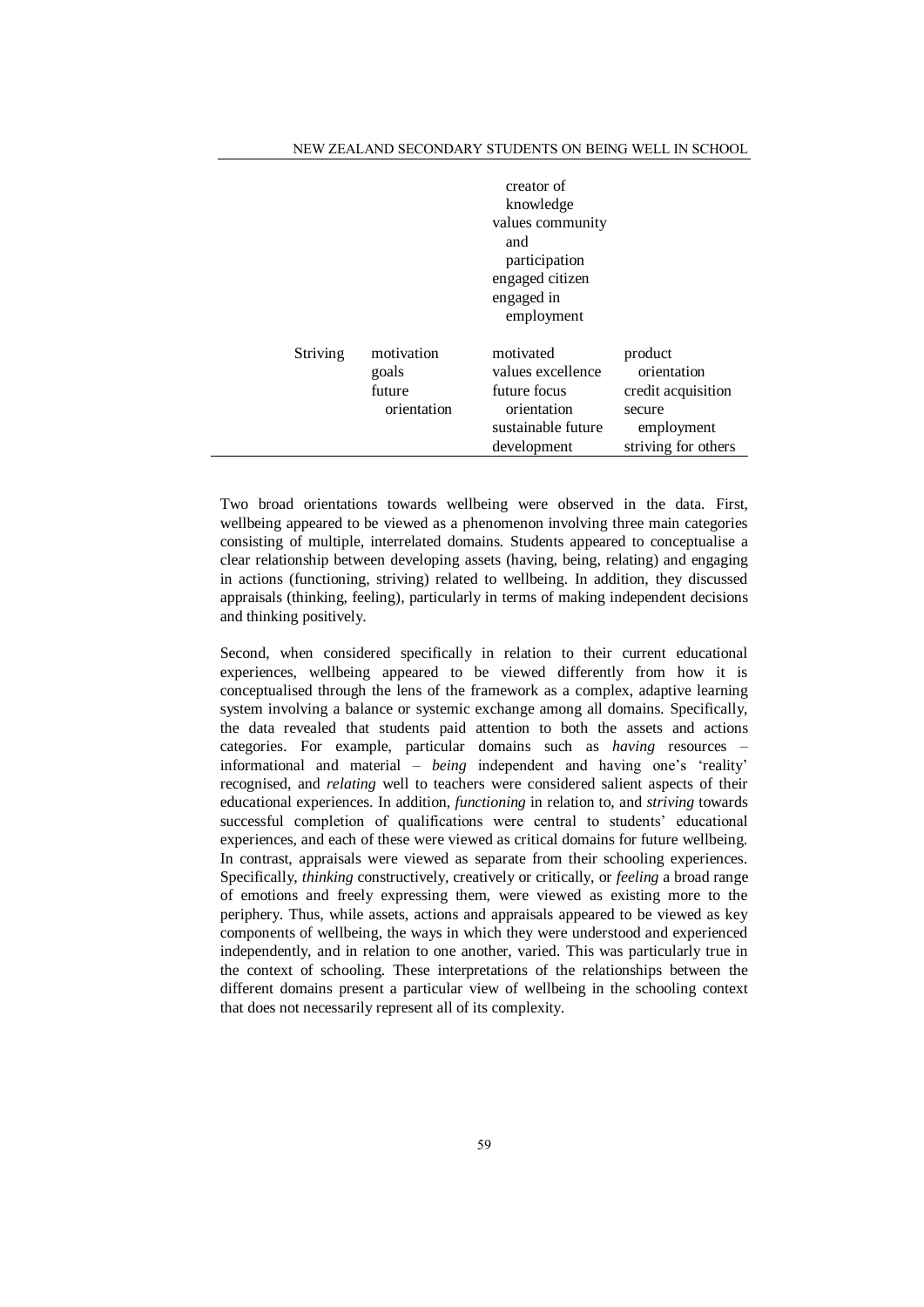## **Conclusion**

For a complex, multi-dimensional view of wellbeing to be realised, schools must consider how to support a 'bottom-up' versus 'top-down' approach to students' educational experiences. The data suggests that students perceive that specific aspects of schooling, including program design, curriculum, social structures and teachers, play a central role in the development and management of educational experiences. Consequently students view these factors as impacting on the extent to which they are agents of their own wellbeing. Even if multiple routes to wellbeing are potentially viable, imposition of strong advice about the 'best' pathway to follow may restrict the potential outcomes one may reap by allowing the journey to unfold for the individual traveller.

A perceived division between a public and private realm may also hinder the realisation of wellbeing as a multi-dimensional phenomenon within the very public domain of schooling. Presently, how one thinks and feels about wellbeing appear to be less emphasised than just 'getting on with it' and engaging in the set school program.

Finally, focusing on wellbeing as the product of, as opposed to being embedded in, educational experiences, places a linearity upon it that appears to comprise its organic nature as an emergent system in continuous, dynamic exchange with its environment. In many schools today there is a perception that engaging in the actions of schooling determines whether and how wellbeing will be achieved. For many who are not engaged in the school program, wellbeing may therefore occur in the distant future, conditional upon re-training or returning to school as an older student. Conceivably, under these conditions, some may never arrive at that point, falling short of the goals educators and society have for their students.

This study does not provide a universal standard for wellbeing by which students should necessarily be evaluated, or to which schools should be made accountable. Here, we present the voices of Year 13 students and some of their teachers who, collectively, present a view of wellbeing requiring considered attention to its complexity. How wellbeing's multiple dimensions can be incorporated into educational experiences will depend on how the dynamic, complex cultures of modern schooling unfold. At certain times, with particular populations of students in given contexts, some domains may receive more considered attention than others. What the data suggests may be needed is to remain cognizant of continued emphases, and to allow for other domains to 'emerge' in appropriate times, populations and contexts. Thus students and teachers may be best served by viewing wellbeing as a complex phenomenon that deserves recognition as an integral component of a continually evolving educational process.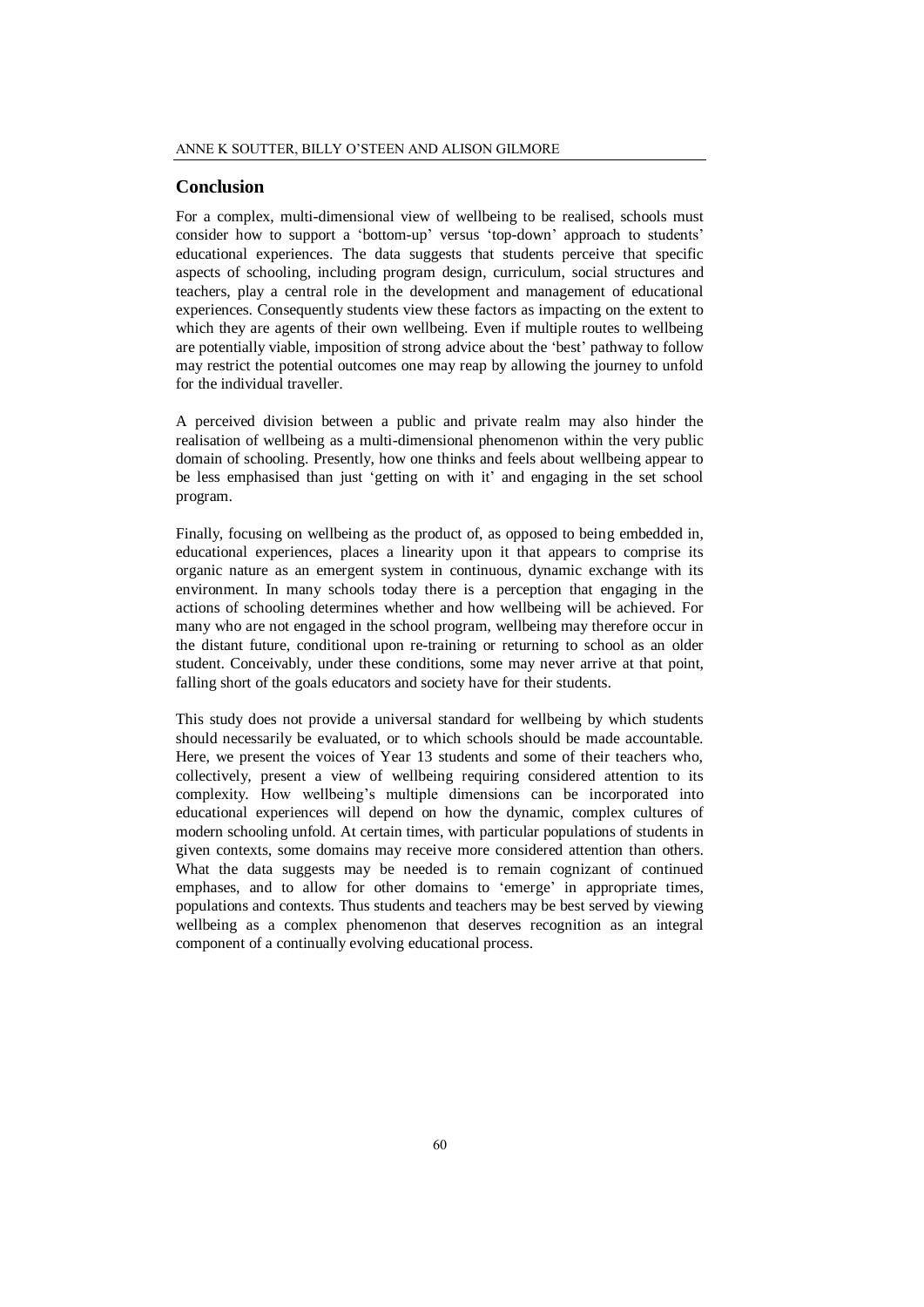## **References**

Abeles, V (producer) 2010, *Race to nowhere*, Reel Link Films, United States.

- Åkerlind, G 2005, 'Variation and commonality in phenomenographic research methods', *Higher Education Research and Development*, vol. 24, no. 4, pp. 321–334.
- Argyle, M 1987, *The psychology of happiness*, Methuen, London.
- Ben-Arieh, A 2008, 'The child indicators movement: past, present, and future', *Child Indicators Research*, vol. 1, no. 1, pp. 3–16.
- Ben-Arieh, A and Goerge, R (eds) 2006, *Indicators of children's well-being: understanding their role, usage, and policy influence*, Springer, Dordrecht.
- Bogdan, R and Biklen, SK 2007, *Qualitative research for education: an introduction to research and methods*, 5th ed., Allyn & Bacon, Boston.
- Booth, MZ and Sheehan, HC 2008, 'Perceptions of people and place: young adolescents' interpretation of their schools in the United States and the United Kingdom', *Journal of Adolescent Research*, vol. 23, no. 6, pp. 722– 744.
- Bourke, L and Geldens, PM 2007, 'Subjective wellbeing and its meaning for young people in a rural Australian center', *Social Indicators Research*, vol. 82, no. 1, pp. 165–187.
- Bruni, L and Porta, PL 2005, *Economics and happiness: framing the analysis*, Oxford University Press, Oxford.
- Burke, S 2009, 'The vital link between human rights and wellbeing: APS response to the National Human Rights Consultation', *InPsych*, October, http://www.psychology.org.au/inpsych/vital\_link/ (accessed 8 February 2012).
- Cloninger, CR 2004, *Feeling good: the science of well-being*, Oxford University Press, Oxford.
- Cohen, J, McCabe, EM, Nichelli, NM and Pickeral, T 2009, 'School climate: research, policy, practice, and teacher education', *Teachers College Record*, vol. 111, no. 1, pp. 180–213.
- Craft, A, Gardner, H and Claxton, G 2008, *Creativity, wisdom, and trusteeship: exploring the role of education*, Sage, Thousand Oaks, CA.
- Csikszentmihalyi, M 1991, *Flow: the psychology of optimal experience*, Harper Perennial, New York.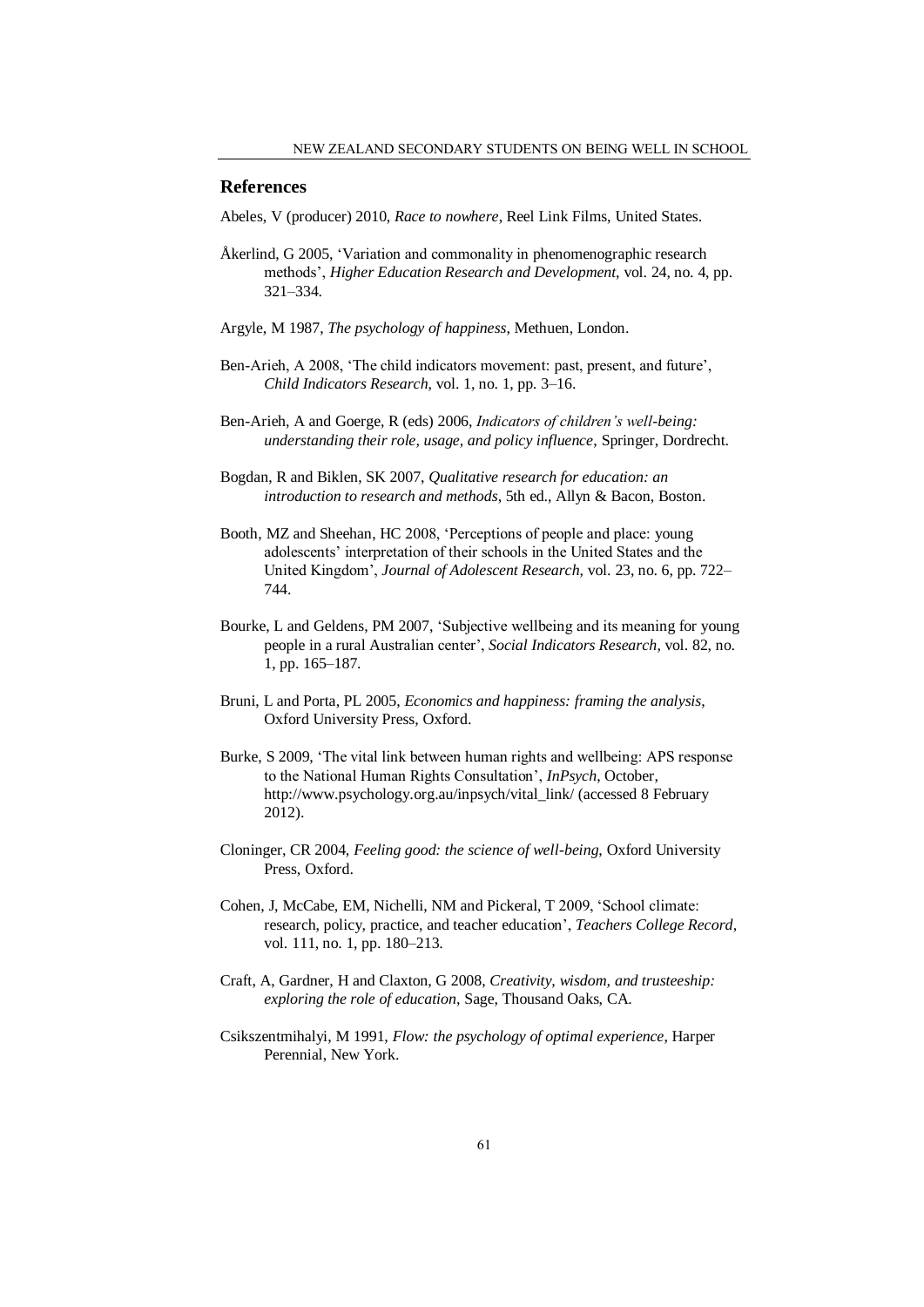- Davis, HA 2003, 'Conceptualizing the role and influence of student–teacher relationships on children's social and cognitive development', *Educational Psychologist*, vol. 38, no. 4, pp. 207–234.
- Davis, B and Simmt, E 2003, 'Understanding learning systems: mathematics education and complexity science', *Journal for Research in Mathematics Education*, vol. 34, no. 2, pp. 137–167.
- Davis, B and Sumara, DJ 2006, *Complexity and education: inquiries into learning, teaching, and research*, Lawrence Erlbaum Associates, Mahwah, NJ.
- Davis, B, Sumara, DJ and Luce-Kapler, R 2008, *Engaging minds: changing teaching in complex times*, 2nd ed., Routledge, New York.
- Deci, EL and Ryan, RM 2008, 'Hedonia, eudaimonia, and well-being: an introduction', *Journal of Happiness Studies*, vol. 9, no. 1, pp. 1–11.
- DeSantis King, A, Huebner, S, Suldo, S and Valois, RF 2006, 'An ecological view of school satisfaction in adolescence: linkages between social support and behavior problems', *Applied Research in Quality of Life*, vol. 1, pp. 279–295.
- Diener, E and Seligman, MEP 2004, 'Beyond money: toward an economy of wellbeing', *Psychological Science in the Public Interest*, vol. 5, no. 1, pp. 1–31.
- Dolan, P, Peasgood, T and White, M 2008, 'Do we really know what makes us happy? A review of the economic literature on the factors associated with subjective well-being', *Journal of Economic Psychology*, vol. 29, no. 1, pp. 94–122.
- Easterlin, R 1974, 'Does economic growth improve the human lot? Some empirical evidence' in *Nations and households in economic growth: essays in honor of Moses Abramowitz*, ed. PA David and MW Reder, Academic Press, New York, pp. 89–125.
- Eccles, JS, Buchanan, CM, Flanagan, C, Fuligni, A, Midgley, C and Yee, D 1991, 'Control versus autonomy during early adolescence', *Journal of Social Issues*, vol. 47, no. 4, pp. 53–68.
- Eccles, JS, Midgley, C, Wigfield, A, Buchanan, CM, Reuman, D, Flanagan, C and Maciver, D 1993, 'Development during adolescence: the impact of stage– environment fit on young adolescents' experiences in schools and in families', *American Psychologist*, vol. 48, no. 2, pp. 90–101.
- Eccles, JS and Roeser, R 2011, 'Schools as developmental contexts during adolescence', *Journal of Research on Adolescence*, vol. 21, no. 1, pp. 225– 241.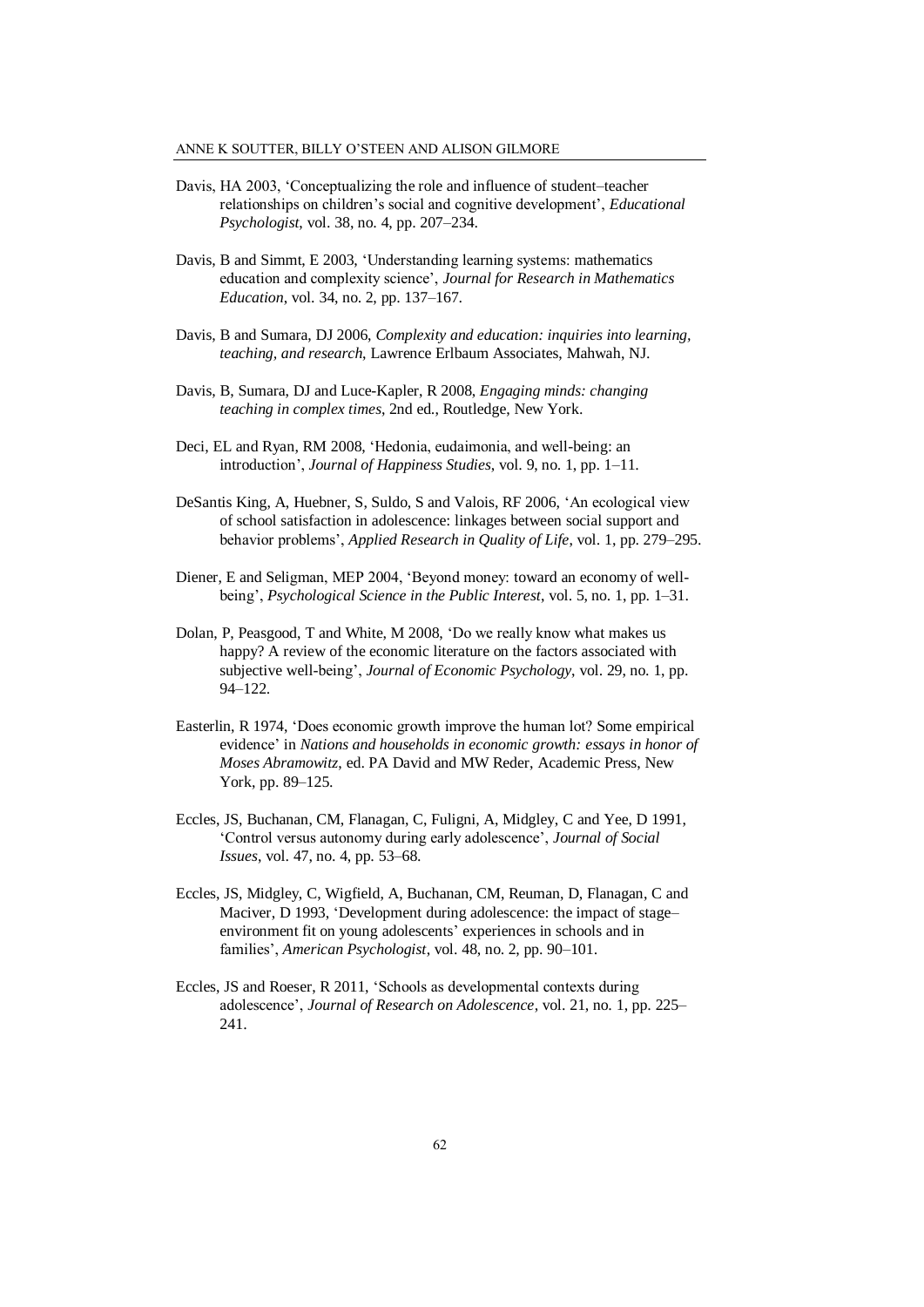- Emerson, E, Graham, H and Hatton, C 2006, 'Household income and health status in children and adolescents in Britain', *European Journal of Public Health*, vol. 16, no. 4, pp. 354–360.
- Ereaut, G and Whiting, R 2008, *What do we mean by 'wellbeing'? And why might it matter?*, Research Report No. DSCF-RW073, Linguistic Landscapes, London, http://www.dcsf.gov.uk/rsgateway/DB/RRP/u015586/index.shtml (accessed 8 February 2012).
- Feldman, AF and Matjasko, JL 2005, 'The role of school-based extracurricular activities in adolescent development: a comprehensive review and future directions', *Review of Educational Research*, vol. 75, no. 2, pp. 159–210.
- Fraillon, J 2004, *Measuring student well-being in the context of Australian schooling: discussion paper*, Ministerial Council on Education, Employment, Training and Youth Affairs, Carlton South, Vic.
- Fredrickson, BL, Cohn, MA, Coffey, KA, Pek, J and Finkel, S 2008, 'Open hearts build lives: positive emotions, induced through loving-kindness meditation, build consequential personal resources', *Journal of Personality and Social Psychology*, vol. 95, no. 5, pp. 1045–1062.
- Frey, BS and Stutzer, A 2002, 'What can economists learn from happiness research?', *Journal of Economic Literature*, vol. 40, no. 2, pp. 402–435.
- Helliwell, JF and Wang S 2010, *Trust and well-being*, Working Paper No. 15911, National Bureau of Economic Research, Cambridge, MA, http://wellbeing.econ.ubc.ca/helliwell/papers/w15911.pdf (accessed 8 February 2012).
- Hipkins, R 2004, 'The NCEA in the context of the knowledge society and national policy expectations', *New Zealand Annual Review of Education*, vol. 14, pp. 27–38.
- Hipkins, R, Vaughan, K, Beals, F, Ferral, H and Gardiner, B 2005, *Shaping our futures: meeting secondary students' learning needs in a time of evolving qualifications: final report of the Learning Curves project*, NZCER Press, Wellington, NZ.
- Holder, MD, Coleman, B and Wallace, JM 2010, 'Spirituality, religiousness, and happiness in children aged 8–12 years', *Journal of Happiness Studies*, vol. 11, no. 2, pp. 131–150.
- Horn, J 2008, 'Human research and complexity theory', *Educational Philosophy and Theory*, vol. 40, no. 1, pp. 130–143.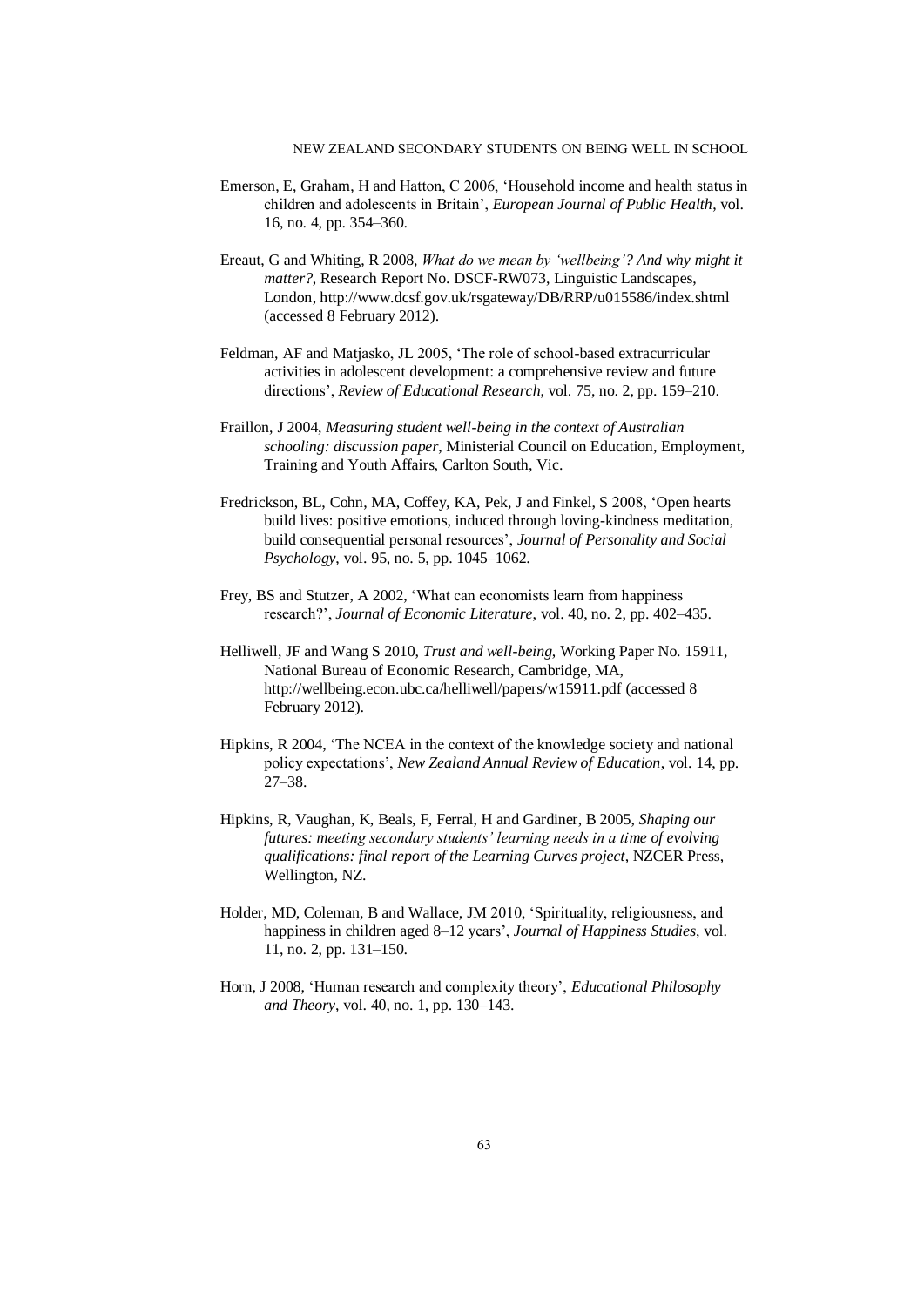- Huebner, S, Suldo, S, Smith, L and McKnight, C 2004, 'Life satisfaction in children and youth: empirical foundations and implications for school psyschologists', *Psychology in the Schools*, vol. 41, no. 1, pp. 81–93.
- Jacob, JC and Brinkerhoff, MB 1999, 'Mindfulness and subjective well-being in the sustainability movement: a further elaboration on discrepancies theory', *Social Indicators Research*, vol. 46, no. 3, pp. 341–368.
- Jones, SE, Fisher, CJ, Greene, BZ, Hertz, MF and Pritzl, J 2007, 'Healthy and safe school environment, part I: results from the School Health Policies and Programs Study 2006', *Journal of School Health*, vol. 77, no. 8, pp. 522–543.
- Kahneman, D 2003 'Maps of bounded rationality: psychology for behavioral economics', *The American Economic Review*, vol. 93, no. 5, pp. 1449–1475.
- Konu, A, Lintonen, T and Autio, V 2002, 'Evaluation of well-being in schools: a multilevel analysis of subjective well-being', *School Effectiveness and School Improvement*, vol. 13, no. 2, pp. 187–200.
- Konu, A, Lintonen,TP and Rimpelā 2002, 'Factors associated with schoolchildren's general subjective well-being', *Health Education Research*, vol. 17, no. 2, pp. 155–165.
- Konu, A and Rimpelā, M 2002, 'Well-being in schools: a conceptual model', *Health Promotion International*, vol. 17, no. 1, pp. 79–87.
- Lincoln, YS and Guba, EG 1985, *Naturalistic inquiry*, Sage, Beverly Hills, CA.
- Loewenstein, G, Rick, S and Cohen, JD 2008, 'Neuroeconomics', *Annual Review of Psychology*, vol. 59, pp. 491–517.
- Lyubomirsky, S, Sheldon, KM and Schkade, D 2005, 'Pursuing happiness: the architecture of sustainable change', *Review of General Psychology*, vol. 9, no. 2, pp. 111–131.
- Marton, F and Pong, WY 2005, 'On the unit of description in phenomenography', *Higher Education Research and Development*, vol. 24, no. 4, pp. 335–348.
- Mason, M 2008, 'Complexity theory and the philosophy of education', *Educational Philosophy and Theory*, vol. 40, no. 1, pp. 4–18.
- Miles, MB and Huberman, AM 1994, *Qualitative data analysis: an expanded sourcebook*, 2nd ed., Sage, London.
- Miller, DN, Gilman, R and Martens, MP 2008, 'Wellness promotion in the schools: enhancing students' mental and physical health', *Psychology in the schools*, vol. 45, no. 1, pp. 5–15.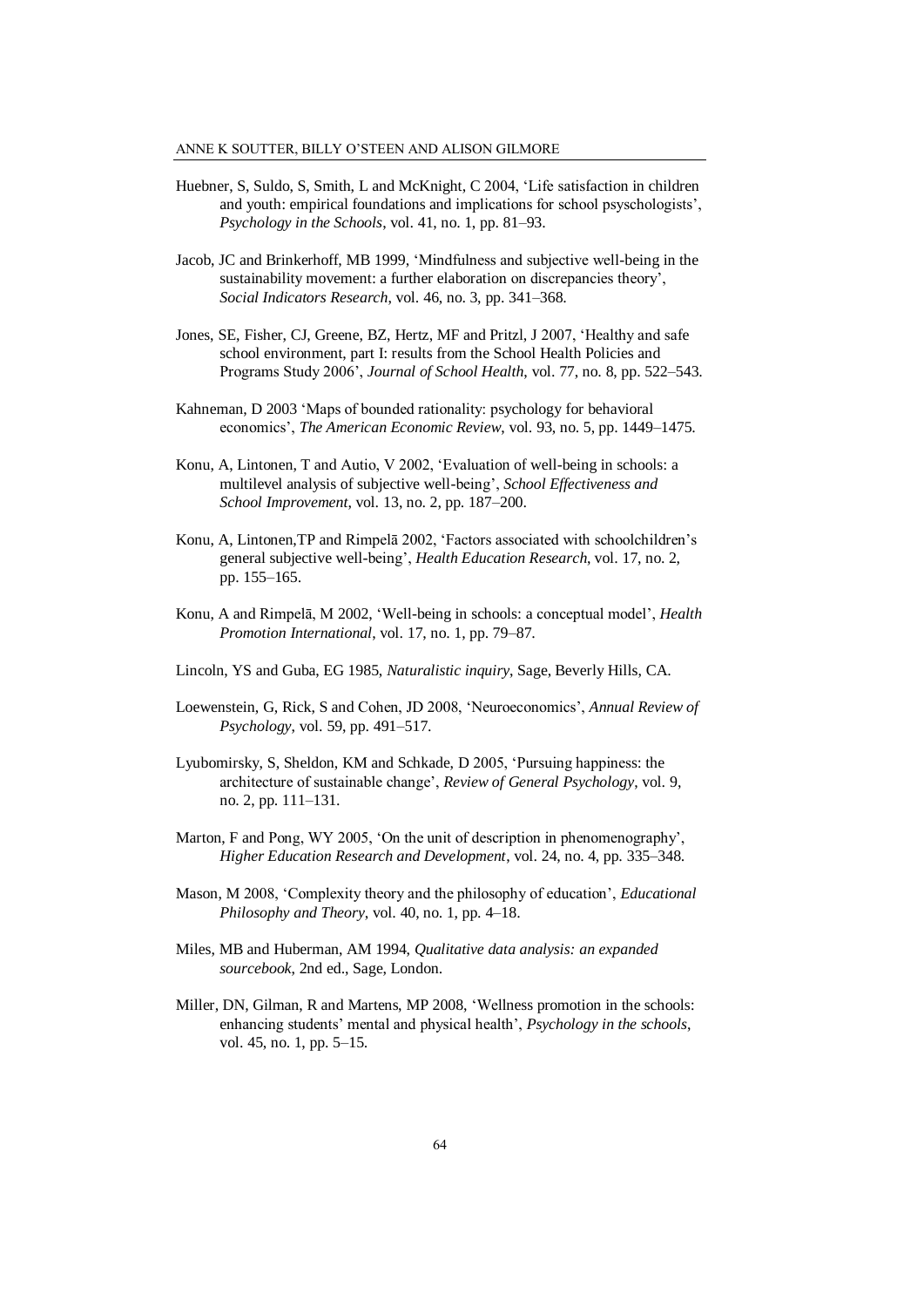- Ministry of Education 2007, *The New Zealand curriculum for English-medium teaching and learning in Years 1–13*, Learning Media, Wellington, NZ.
- Ministry of Social Development 2010, 'Suicide', *2010 The Social Report*, http://www.socialreport.msd.govt.nz/health/suicide.html (accessed 8 February 2012).
- Morrison, K 2008, 'Educational philosophy and the challenge of complexity theory', *Educational Philosophy and Theory*, vol. 40, no. 1, pp. 19–34.
- Mortimer, JT, Zimmer-Gembeck, MJ, Holmes, M and Shanahan, MJ 2002, 'The process of occupational decision making: patterns during the transition to adulthood', *Journal of Vocational Behavior*, vol. 61, no. 3, pp. 439–465.
- New Zealand Qualifications Authority 2010, *Assessment of standards*, http://www.nzqa.govt.nz/providers-partners/assessment-andmoderation/assessment-of-standards (accessed 8 February 2012).
- New Zealand Qualifications Authority 2011, *National Certificate of Educational Achievement*, http://www.nzqa.govt.nz/qualificationsstandards/qualifications/ncea/ (accessed 8 February 2012).
- Noddings, N 2008, 'All our students thinking', *Educational Leadership*, vol. 65, no. 5, pp. 8–13.
- Oldfather, P and Thomas, S 1998, 'What does it mean when high school teachers participate in collaborative research with students on literacy motivations?', *Teachers College Record*, vol. 99, no. 4, pp. 647–691.
- Patton, G, Bond, L, Butler, H and Glover, S 2002, 'Changing schools, changing health? Design and implementation of the Gatehouse Project', Paper presented at the 34th Annual Meeting of the Society for Adolescent Medicine, Boston, 6–10 March.
- Peterson, C and Seligman, MEP 2004, *Character strengths and virtues: a handbook and classification*, Oxford University Press, New York.
- Roeser, RW and Peck, SC 2003, 'Patterns and pathways of educational achievement across adolescence: a holistic-developmental perspective' in *New directions for child and adolescent development: vol. 101. Person-centered approaches to studying development in context*, ed. SC Peck and RW Roeser, Jossey-Bass, San Francisco, pp. 39–62.
- Ryan, RM, Huta, V and Deci, EL 2008, 'Living well: a self-determination theory perspective on eudaimonia', *Journal of Happiness Studies*, vol. 9, no. 1, pp. 139–170.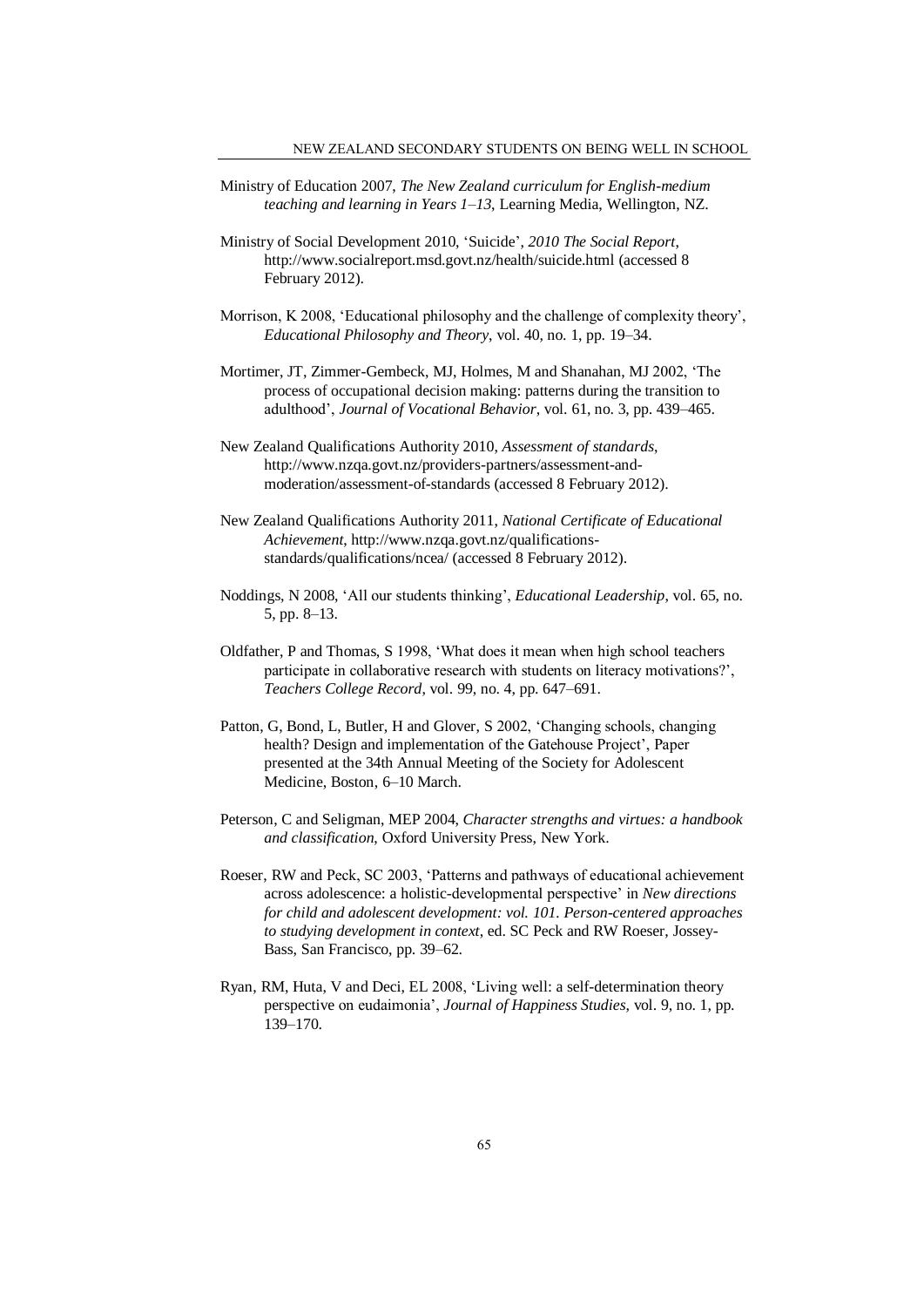#### ANNE K SOUTTER, BILLY O'STEEN AND ALISON GILMORE

- Seligman, MEP, Ernst, RM, Gillham, J, Reivich, K and Linkins, M 2009, 'Positive education: positive psychology and classroom interventions', *Oxford Review of Education*, vol. 35, no. 3, pp. 293–311.
- Soutter, A, Gilmore, A and O'Steen, B 2011, 'How do high school youths' educational experiences relate to well-being? Towards a trans-disciplinary conceptualization', *Journal of Happiness Studies*, vol. 12, no. 4, pp. 591–631.
- Soutter, A, O'Steen, B and Gilmore, A 2012, 'Wellbeing in the New Zealand curriculum', *Journal of Curriculum Studies*, doi: 10.1080/00220272.2011.620175*.*
- Suldo, S, Michalowski, J, Minch, D and Thalji, A 2008, 'Best practices in evaluating student–teacher relations and students' functioning', *Communique*, vol. 37, no. 2, pp. 16–17.
- Tversky, A and Kahneman, D 1974, 'Judgment under uncertainty: heuristics and basics', *Science*, vol. 185, no. 4157, pp. 1124–1131.
- United Nations General Assembly 1966, *Resolution adopted by the General Assembly (2200A, XXI). International Covenant on Economic, Social and Cultural Rights*, 16 December, http://www2.ohchr.org/english/law/cescr.htm (accessed 8 February 2012).
- United Nations General Assembly 1989, 44<sup>th</sup> Sess. *Resolution adopted by the General Assembly (44.25). Convention on the Rights of the Child,* 20 November, http://www.crin.org/docs/resources/treaties/uncrc.asp (accessed 8 February 2012).
- United Nations General Assembly 2010, 65th Sess. *Resolution adopted by the General Assembly (65.13). Keeping the promise: united to achieve the Millennium Development Goals*, 22 September, http://www.un.org/en/mdg/summit2010/pdf/mdg%20outcome%20document. pdf (accessed 8 February 2012).
- Vohs, KD, Mead, NL and Goode, MR 2006, 'The psychological consequences of money', *Science*, vol. 314, p. 1154.
- Wagner, T 2008, *The global achievement gap: why even our best schools don't teach the new survival skills our children need – and what we can do about it*, Basic Books, New York.
- Waterman, AS 2008, 'Reconsidering happiness: a eudaimonist's perspective', *The Journal of Positive Psychology*, vol. 3, no. 4, pp. 234–252.
- Waters, SK, Cross, DS and Runions, K 2009, 'Social and ecological structures supporting adolescent connectedness to school: a theoretical model', *Journal of School Health*, vol. 79, no. 11, pp. 516–524.